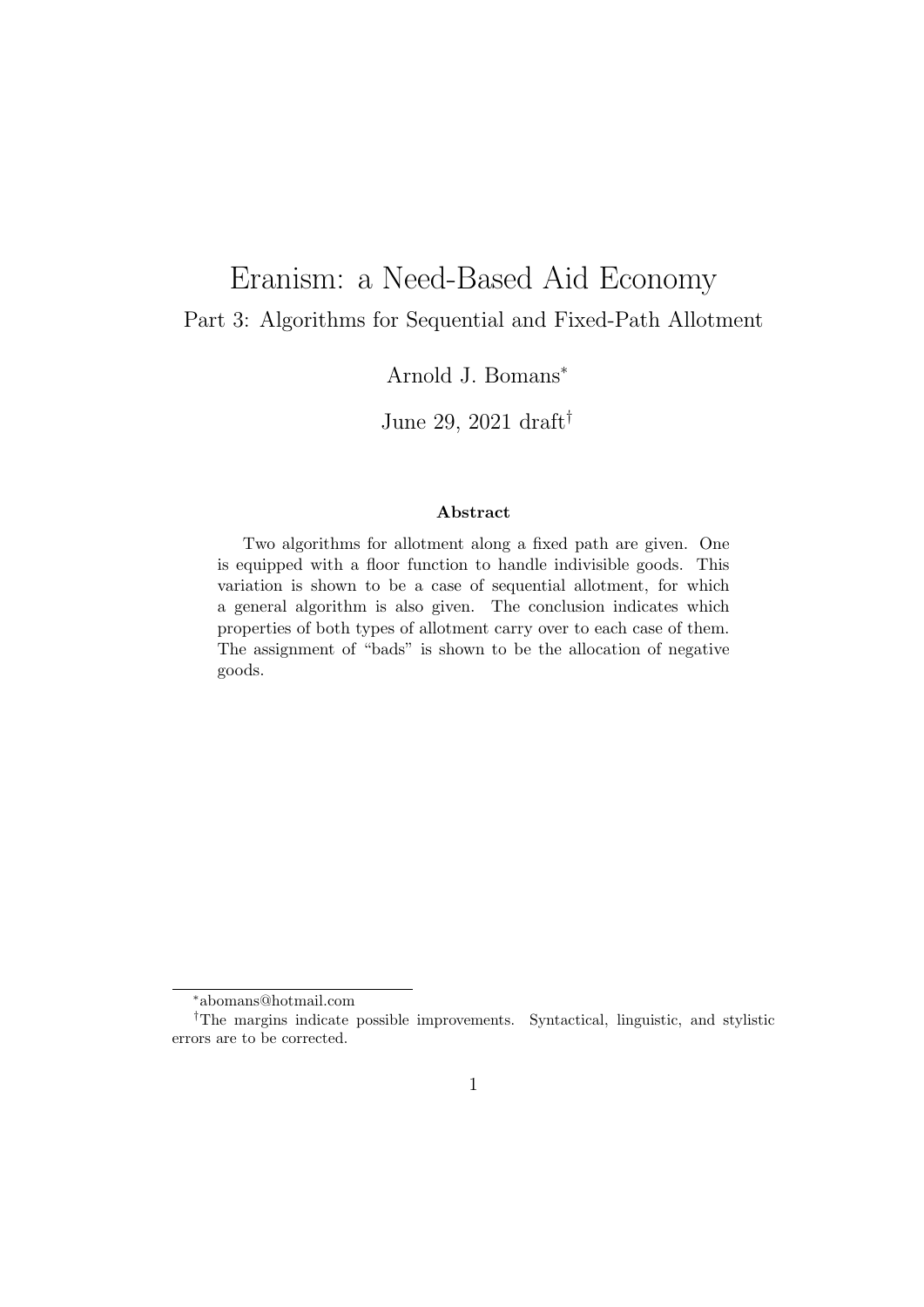# **Contents**

|   | 1 Introduction                         | 3              |
|---|----------------------------------------|----------------|
|   | 2 Preliminary Definitions              | 3              |
|   | 2.1                                    | $\overline{4}$ |
|   | 2.2                                    | $\overline{4}$ |
| 3 | Sum of Minima                          | $5^{\circ}$    |
|   | 3.1                                    |                |
|   | 3.2                                    | - 8            |
|   | 4 Rationing and Assignment             | 11             |
|   |                                        |                |
|   | 4.2                                    |                |
|   | Synthesis<br>4.3                       | 24             |
| 5 | <b>Conclusion and Further Research</b> | 26             |
|   | A Residuation Theory                   | 27             |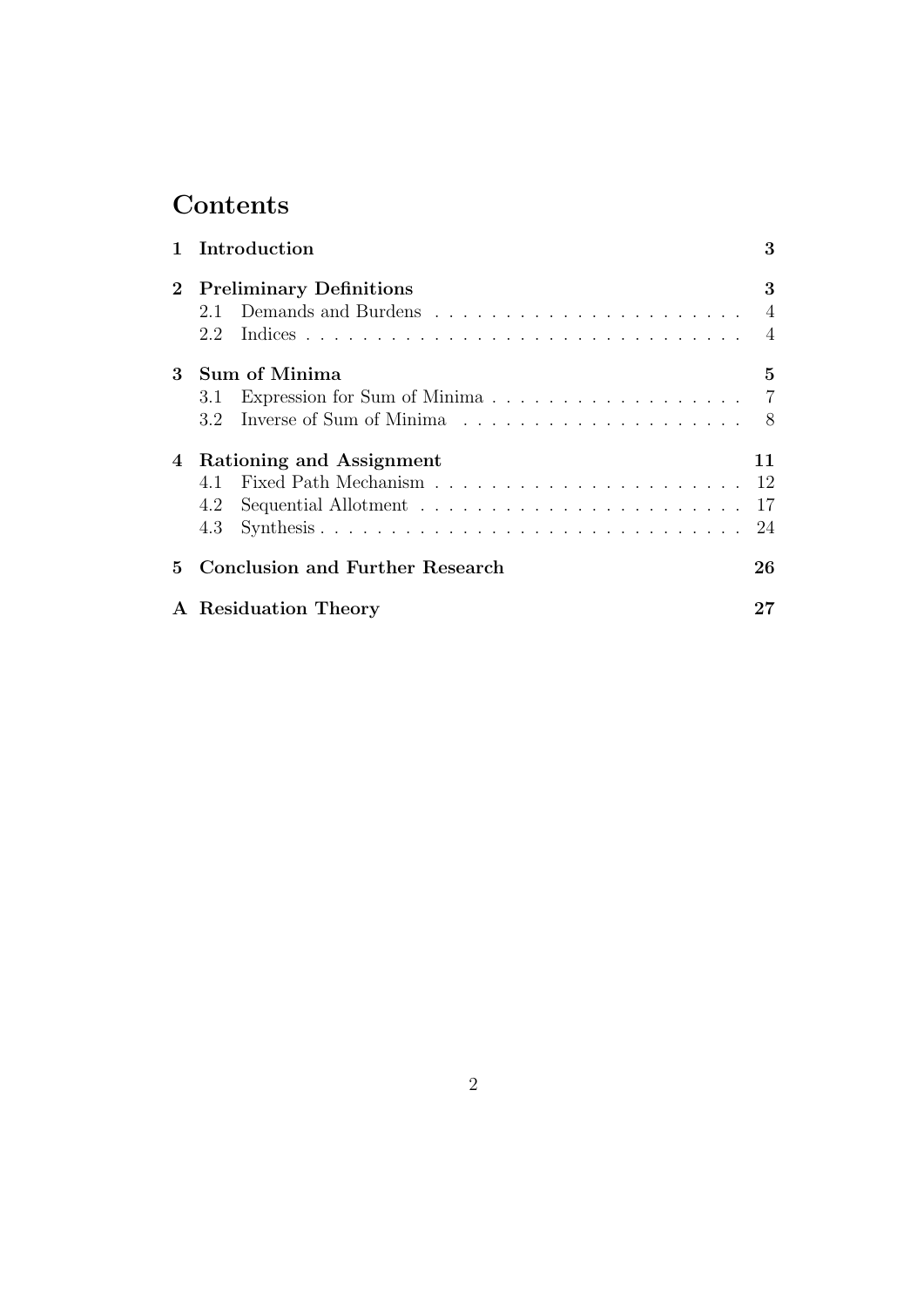## 1 Introduction

Eranism (see Part 1) has a strategy-proof allocation already. For, if a person asks more goods than needed in reality then the time to produce them raises the general upper bound on labour time, which implies that the person might have to work longer than when the true amount of goods were asked. However, this encouragement is rather weak. Therefore, the allotment proper should be strategy-proof.

Candidate non-monetary mechanisms for this are partial allocation  $[8]$  or, improve or concerned allocation of convenient  $(9, \text{mod hor})$  if overview in presence of scarcity and priorities, sequential allotment (as used here) if not any of its generalisations [19, ?]. If goods are distributed along certain pathways, then they can be made to obey egalitarian transfer [5] or, more generally, the uniform gains rule [20]. If other natural desiderata are imposed, then the theorems below show that little choice is left: fixed-path or sequential alloation.

Allotment along a fixed path is characterized in [18]. Sequential allotment is characterized in [4] and, especially for indivisible goods, in [3]. This document presents two algorithms for fixed-path allotment, one using an index (the residual) and the other based on an iteration ("terminal adjustment") which is cast as sequential allotment. Also a quite general algorithm for sequential allotment is given to support an example. (No such algorithms are presented in the aforementioned literature.)

For indivisible items, the uniform rule has been implemented as a kind of round-robbin allocation, where goods are distributed in rounds along the agents and at each round, at most one item is allotted to each agent. (See Example 1, p.655 of [19].) Here, the iteration for fixed-path allotment is equiped with a floor function. The result can be cast as a sequential allotment, so it inherits some desirable properties, as summarized in the conclusion.

# 2 Preliminary Definitions

First, some general notation [18]. Let Z be either the real numbers or the integers, both positive and negative. Let  $[a, b] := \{z \in \mathbb{Z} \mid a \leq z \leq b\}$  for real numbers a and b. Let there be n agents for  $n \geq 2$  and let  $N := \{1, \ldots, n\}.$ For z in  $Z^n$  let  $1z := \sum_{i=1}^n z_i$ , which is the inner product of the row vector z and the column vector having entries  $1$  of suitable dimension.<sup>1</sup> Further, let

<sup>&</sup>lt;sup>1</sup>This notation is used in [21, p.595].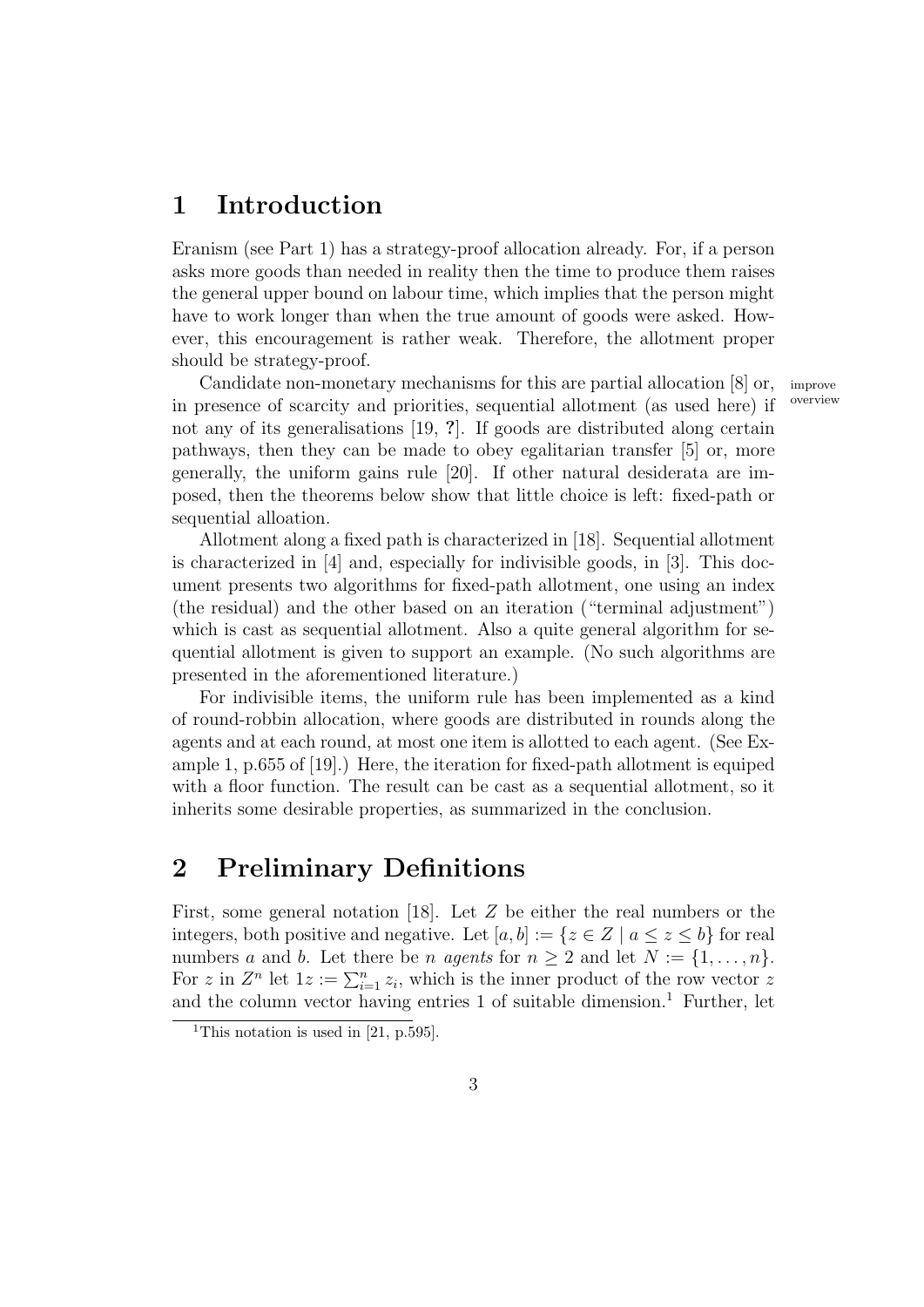$z_{i,\dots,j} := z|_{\{i,\dots,j\}}$  be the projection (restriction of z as a function) to  $i,\dots,j$ for some *i* and *j* in N. So  $1z_{i,\dots,j} = \sum_{k=i}^{j} z_k$ . Let  $Z^n$  be partially ordered as follows: For vectors x and y in  $Z^n$  let  $x \leq y$  denote  $x_i \leq y_i$  for all i in N. The inverse of a function f is denoted by  $f^{\text{-}}$  to avoid confusion with  $f^{-1} = 1/f$ .

### 2.1 Demands and Burdens

For i in N let  $X_i \geq 0$  in Z be bounds. Let  $\wp_+ := \prod_{i=1}^n [0, X_i]$  and  $\wp_- :=$  $\prod_{i=1}^n [-X_i, 0]$ . Let  $\wp := \wp_+ \cup \wp_-$  be the vectors either having all elements non-negative or having all elements non-positive. Let x in  $\wp$  be the *ideal* points of agents and r in  $\varphi$  their reported ideal points. Positive vectors x or r are a demand and vectors in  $\wp_$  are a burden mimicked by a negative "demand." Let  $r_0$  in  $[-1X, 1X]$  be an *artificial point* which is the same for all  $r$ . It need not always be known and is not a coordinate of  $r$ .

The remainder of this section is intended for the fixed-path mechanism but treated prior to it because it is independent of  $M$ , the amount to be allotted.

## 2.2 Indices

The following is only needed for the method of indices, not for any iterative computations. Let  $\Theta$  be a subset of the real-valued numbers which contains a smallest and a greatest element. Suppose  $x_i$  in  $\Theta$  for  $i = 0, 1, \ldots, n$  are increasing:  $x_0 \leq x_1 \leq \cdots \leq x_n$ . Let  $x = (x_1, x_2, \ldots, x_n)$  and suppose  $x_0 = \min \Theta$ , that is,  $x_0$  is an artificial element independent of x. Let  $\theta$  in  $\Theta$ .

**Definition 1 (Index)** If  $\theta < x_n$  then let  $b_x(\theta) := \min\{i = 1, \ldots, n \mid x_i > \theta\}$ be the upper index or break index<sup>2</sup> of x. For any  $\theta$  the lower index or residual<sup>3</sup> of x is given by  $\overline{x}(\theta) := \max\{i = 0, 1, \ldots, n \mid x_i \leq \theta\}.$ 

Notice that  $x_0$  is not derived from the parameter x, that  $b_x$  does not need  $x_0$ , and that  $\theta \geq x_n$  would imply that  $b_x$  is undefined.<sup>4</sup> If  $b_x(\theta)$  is mentioned then  $\theta < x_n$  is presuppoed.

<sup>2</sup>The term 'first passage time' is reserved for the equal sign [14, pp.121, 264].

<sup>3</sup> In stochastics, it is the renewal process [14, p.279].

<sup>&</sup>lt;sup>4</sup>Extending  $b_x$  for  $x_{n+1} = \max \Theta$  would leave  $b_x(x_{n+1})$  undefined.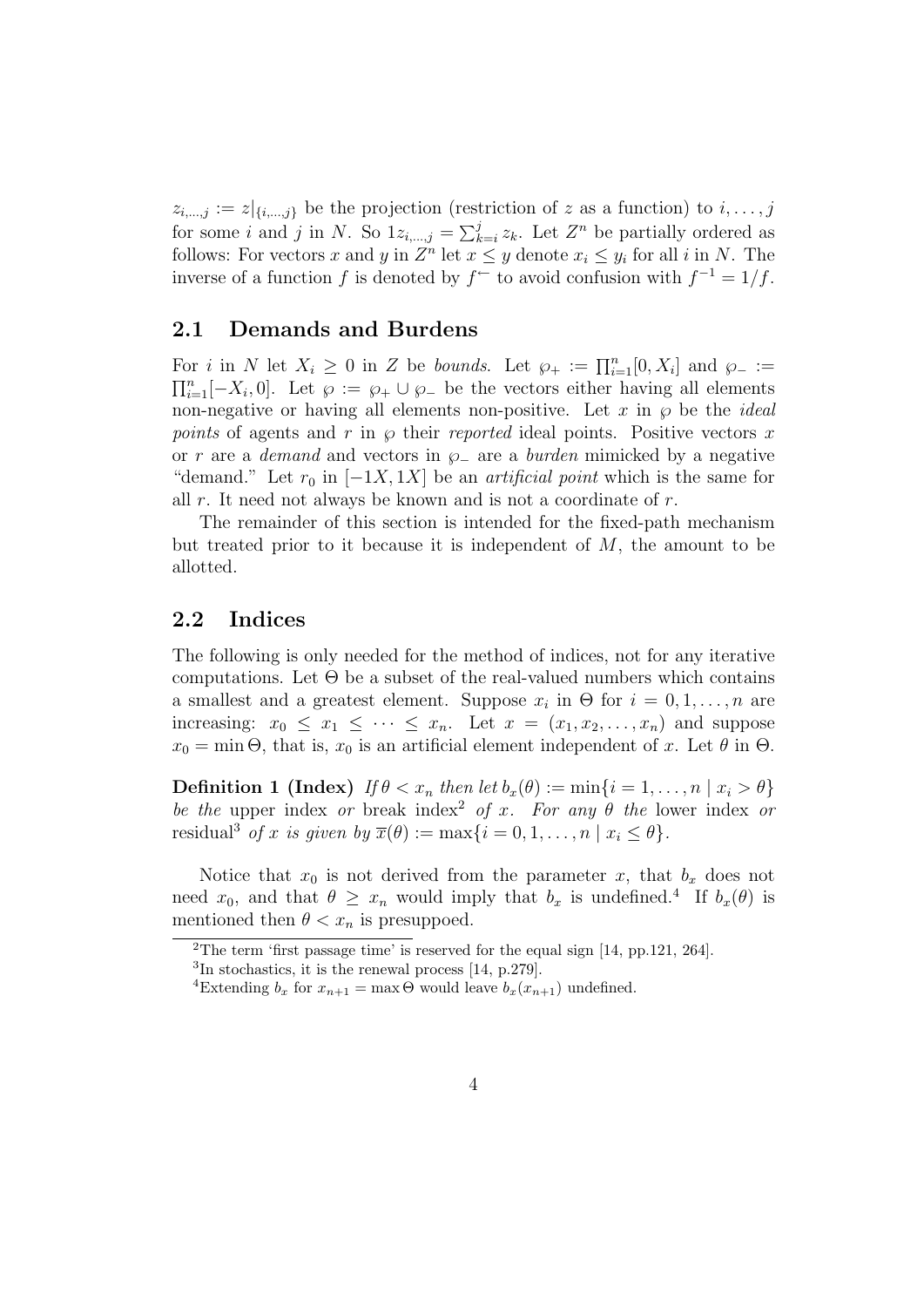**Lemma 1 (Index)** The lower index is well-defined. If confined to  $\{x_i \mid i =$  $0, \ldots, n$  it is the inverse of x restricted to  $\overline{x}(\Theta)$ , which is the range of  $\overline{x}$ applied to  $\Theta$ . So, with those restrictions,  $x_{\overline{x}(\theta)} = \theta$  and  $\overline{x}(x_i) = i$ . For  $a = \overline{x}(\theta)$  one has  $\theta \in [x_a, x_{a+1})$  if  $a = 0, \ldots, n-1$  and  $\theta \in [x_n, \max \Theta]$  if  $a = n$ . For  $b = b_x(\theta)$  one has  $\theta \in [x_{b-1}, x_b)$  and  $b = a+1$  if  $a = 0, \ldots, n-1$ .

**Proof** From the appendix:  $\overline{x}(\theta)$  is the residual of the series x; it is welldefined because the least element of  $\Theta$  is in the range of x (this can also be checked directly.) By definition,  $x_i \leq \theta$  for all  $i = 0, \ldots, n$ . Suppose  $a = 0, \ldots, n-1$ . Then  $\theta < x_{a+1}$ . For, if  $\theta \geq x_{a+1}$  were the case, then  $\overline{x}(\theta) \geq a+1$ , a contradiction.

It is easily seen that  $a \leq n-1$  is equivalent to  $\theta < x_n$ . As to the upper index, its existence  $(\theta < x_n)$  implies  $a + 1 \leq n$ . From  $\theta$  in  $[x_a, x_{a+1})$  follows that  $x_i$  surpasses  $\theta$  if i goes from a to  $a + 1$ . So,  $b = a + 1$  by definition of b and this in turn yields the interval indexed by  $b$ .

Notice that the interval  $[x_a, x_{a+1})$  is not empty as  $x_a < x_{a+1}$  for  $a = \overline{x}(\theta)$ . For example, suppose  $\min \Theta = x_0 = x_1 < x_2$  then  $\overline{x}(x_0) = 1$  so  $x_0$  in  $[x_1, x_2)$ .

## 3 Sum of Minima

The sum of minima is an expression depending on a number  $\lambda$  which is to be found for fixed-path allotment. Using a vector instead of a number  $\lambda$  is subject of sequential allotment.

Let  $W := [-1X, 1X]$  and  $g : W \to \varphi$  be monotonous, that is, in every coordinate.

**Example 1** For  $n = 2$  let  $g_1(\lambda) := \lfloor \frac{\lambda}{2} \rfloor$  $\frac{\lambda}{2}$  and  $g_2(\lambda) := \lceil \frac{\lambda}{2} \rceil$  $\frac{\lambda}{2}$ . Their sum is  $\lambda$  (distinguish even and odd  $\lambda$ ) but agent 1 will consider g unfair for the allocation problem below.

**Definition 2 (Sum of Minima)** For  $\lambda$  in W define  $z_i(\lambda) := \min\{r_i, g_i(\lambda)\}\$ and  $h(\lambda) := 1z(\lambda)$ . Also let  $y_i := z_i(\lambda)$ .

So  $h(\lambda) = \sum_{i=1}^n \min\{r_i, g_i(\lambda)\}\$ . Notice that h and z are parametrized by g  $\text{and} \ \, r.$  reconsider

bounds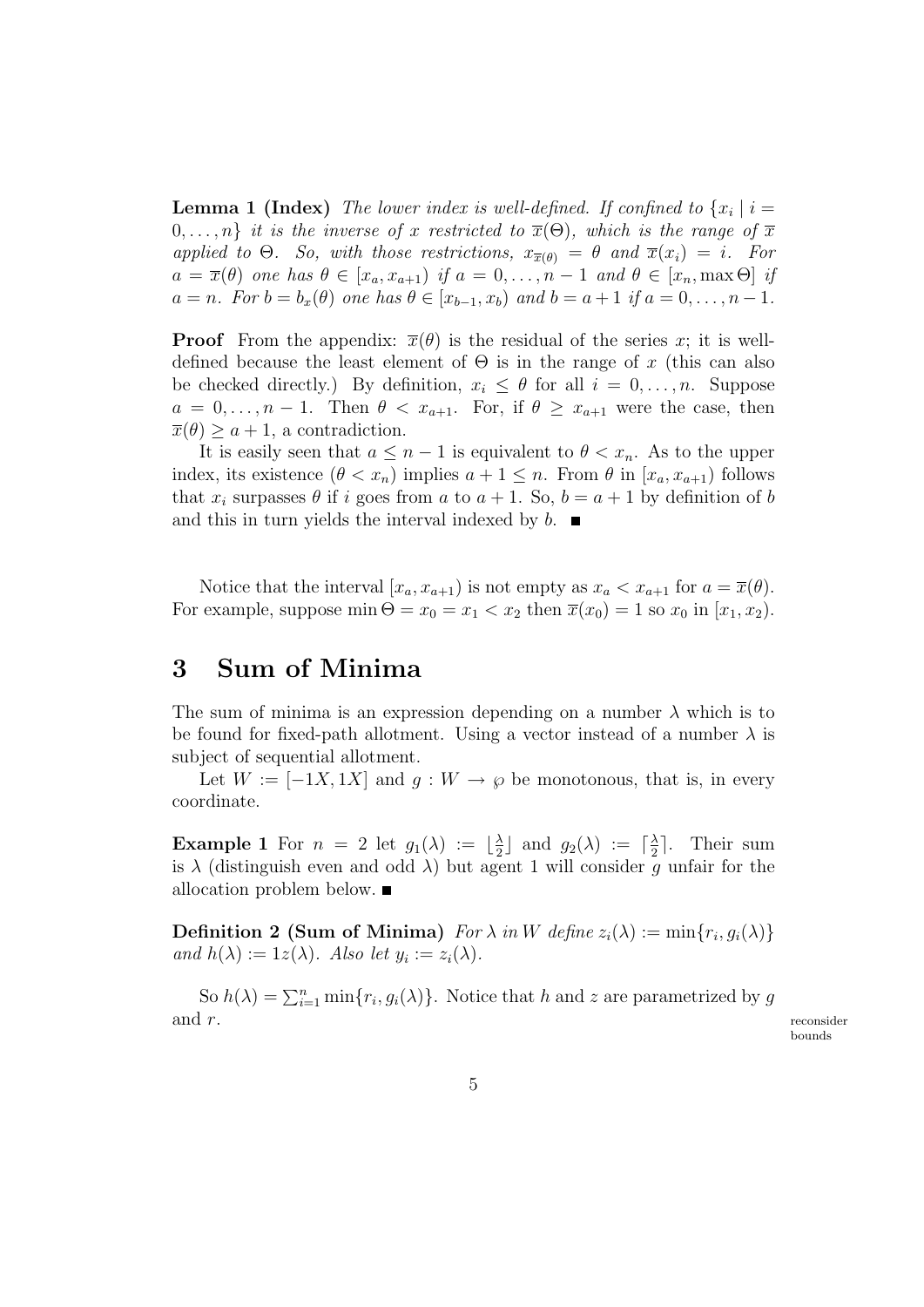If  $\lambda$  is to solve the allocation problem, then  $r_n$  will not meet the condition  $r_n \leq g_n(\lambda)$ . Suppose  $\lambda$  exists so that  $r_n \leq g_n(\lambda)$ . Then  $r_j \leq g_j(\lambda)$  for all j in N. Let  $\Lambda_+(r) := \min\{\lambda \in W \mid r \leq g(\lambda)\}\.$  (According to the appendix, g is the residual of  $\Lambda_+$ , that is,  $\overline{\Lambda_+} = g$ .) Of course,  $r \leq g(\lambda)$  is equivalent to  $h(\lambda) = 1r$ . The order of the coordinates of r implies that  $\Lambda_{+}(r) = \min\{\lambda \in$  $W | r_n \leq g_n(\lambda)$  once this minimum exists. Let  $\Lambda_-(r) := \arg \min_{\lambda \in W} 1 g(\lambda)$ be the  $\lambda$  for which  $h(\lambda)$  is least. So  $\Lambda_-(r) = -1X$ . Let  $H_{\pm} := h(\Lambda_{\pm}(r))$  so  $H_- := 1g(-1X)$  and  $H_+ := 1r$ . Let  $[H_-, H_+]$  be the *range* of h.

Definition 3 (Auxiliary Variables) Let  $g_0 : W \to \wp$  be a strictly monotonous function and let  $r_0 := g_0(\Lambda_-(r))$ . For  $j = 0, \ldots, n$  define the function  $G_j := \sum_{i=j}^n g_i$ .

For  $j = 1, \ldots, n$  let  $R_j := \sum_{i=1}^{j-1} r_i$  with the convention that  $R_1 = 0$ .

The definition of  $r_0$  allows Definition 2, p.7 of a residual. Ordering the  $r_i$ for  $i = 0, 1, \ldots, n$  for non-invertible g is only of theoretical interest so-far. It is helpful to think of the agents as runners  $i$  who have set personal goals  $r_j$ . They start running at the same time and follow a course  $g_i(\lambda)$  as time  $\lambda$ proceeds. If they reach  $r_j$  then they stay there (their demand  $r_j$  is capped by  $g_i(\lambda)$ .) Runner 1 is the one who reaches some  $r_j$  first, number 2 who arrives at some  $r_k$  next, and so on. The strict order is characterized by the fact that runner 2 is still running if runner 1 is but there also is a time when runner 1 has stopped and runner 2 has not.

**Definition 4 (Order)** Define the shortage  $\alpha_{\lambda}(i) := r_i - q_i(\lambda)$  for  $i = 0, 1, ..., n$ . Let  $D_i := \{ \lambda \in W \mid \alpha_{\lambda}(i) \}$  contain the  $\lambda$  for which the demand  $r_i$  is honoured, that is, not capped by  $g_i(\lambda)$ . Let the order of  $r_0$  and r be given by  $r_0, \ldots, r_i, \ldots, r_j, \ldots, r_n$  (where  $i \leq j$ ) exactly if  $D_i \subset D_j$ .

So, the coordinates of r are ordered by the index i for which  $r_i$  is first surpassed by  $g_i(\lambda)$  as  $\lambda$  increases. In particular,  $(r_0) = g_0(\Lambda_-) \leq g_0(\lambda)$  for all  $\lambda$ '

A construction would be as follows. Suppose the  $r_i$  are still unordered for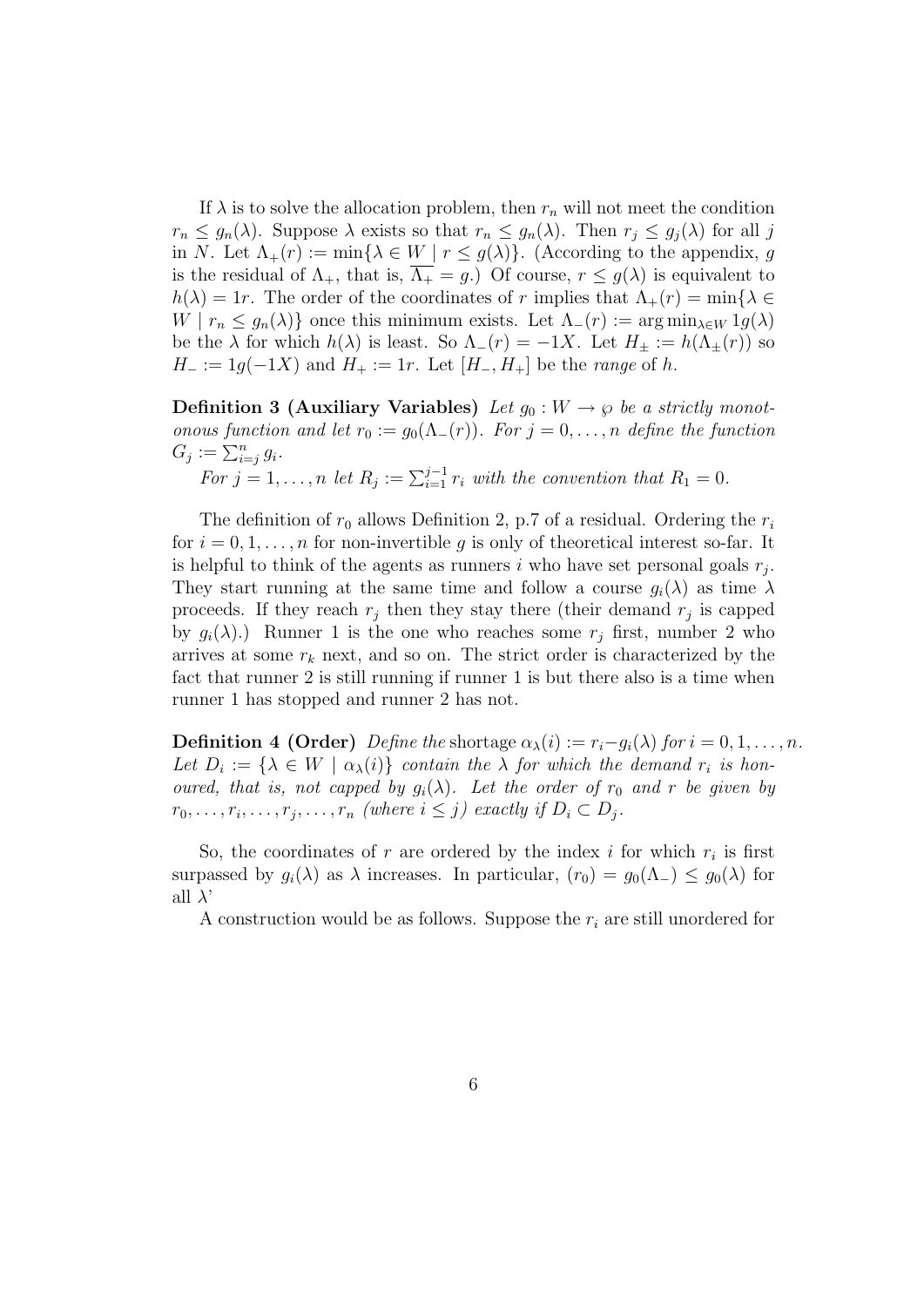$i$  in N. Let

$$
\lambda_1 := \inf \{ \lambda \mid \exists i \in N : r_i < g_i(\lambda) \} \n i_1 \in \{ i \in N \mid r_i < g_i(\lambda_1) \} \n \lambda_2 := \inf \{ \lambda \mid \exists i \in N \setminus \{i_1\} : r_i < g_i(\lambda) \} \n i_2 \in \{ i \in N \setminus \{i_1\} \mid r_i < g_i(\lambda_2) \} \n \vdots :=\n \lambda_{n-1} := \inf \{ \lambda \mid \exists i \in N \setminus \{i_1, \ldots, i_{n-2}\} : r_i < g_i(\lambda) \} \n i_{n-1} \in \{ i \in N \setminus \{i_1, \ldots, i_{n-2}\} \mid r_i < g_i(\lambda_{n-1}) \}
$$

and let  $i_n$  be the remaining element of  $N \setminus \{i_1, \ldots, i_{n-1}\}.$  Finally, renumber  $r_i$  as  $r_{i_k}$  for k in N. The  $r_0$  is positioned first.

## 3.1 Expression for Sum of Minima

In the following, the method of indices is used to express the sum of minima. This method can be used in spread sheets which do not allow macros, but each cell expression would have to contain many absolute references, that need to be manually changed when defining a new allocation, like for the next week. So, the interval index is more useful for deriving new formulas.

Lemma 2 (Expression for Sum of Minima) The residual (see appendix) of  $\alpha_{\lambda}$  evaluated in 0 is:

$$
\overline{\alpha_{\lambda}}(0) = \max\{j = 0, \ldots, n \mid r_j \le g_j(\lambda)\}\
$$

For  $a := \overline{\alpha_{\lambda}}(0)$  one has  $h(\lambda) = R_{a+1} + G_{a+1}(\lambda)$ .

**Proof** The a is well-defined because of the definition  $r_0$  and the order of r. Further,  $h(\lambda) = \sum_{i=1}^{a} r_i + \sum_{i=a+1}^{n} g_i(\lambda)$ .

Without consulting the appendix, the expression  $\overline{\alpha_{\lambda}}(0)$  can also be seen as a notation with a superfluous 0 attached. The inverse for the continuous case will be computed in the next section but its existence is announced in the following lemma.

**Lemma 3 (Inverses)** The equation  $h(\lambda) = \mu$  has a solution for  $\mu$  in  $[H_-, H_+]$ if g is continuous or g is defined on the integers. On the range  $h(\Lambda_-, \Lambda_+)$ one such solution is  $\overline{h}(\mu) = \max\{\lambda \in [\Lambda_-, \Lambda_+) \mid h(\lambda) \leq \mu\}.$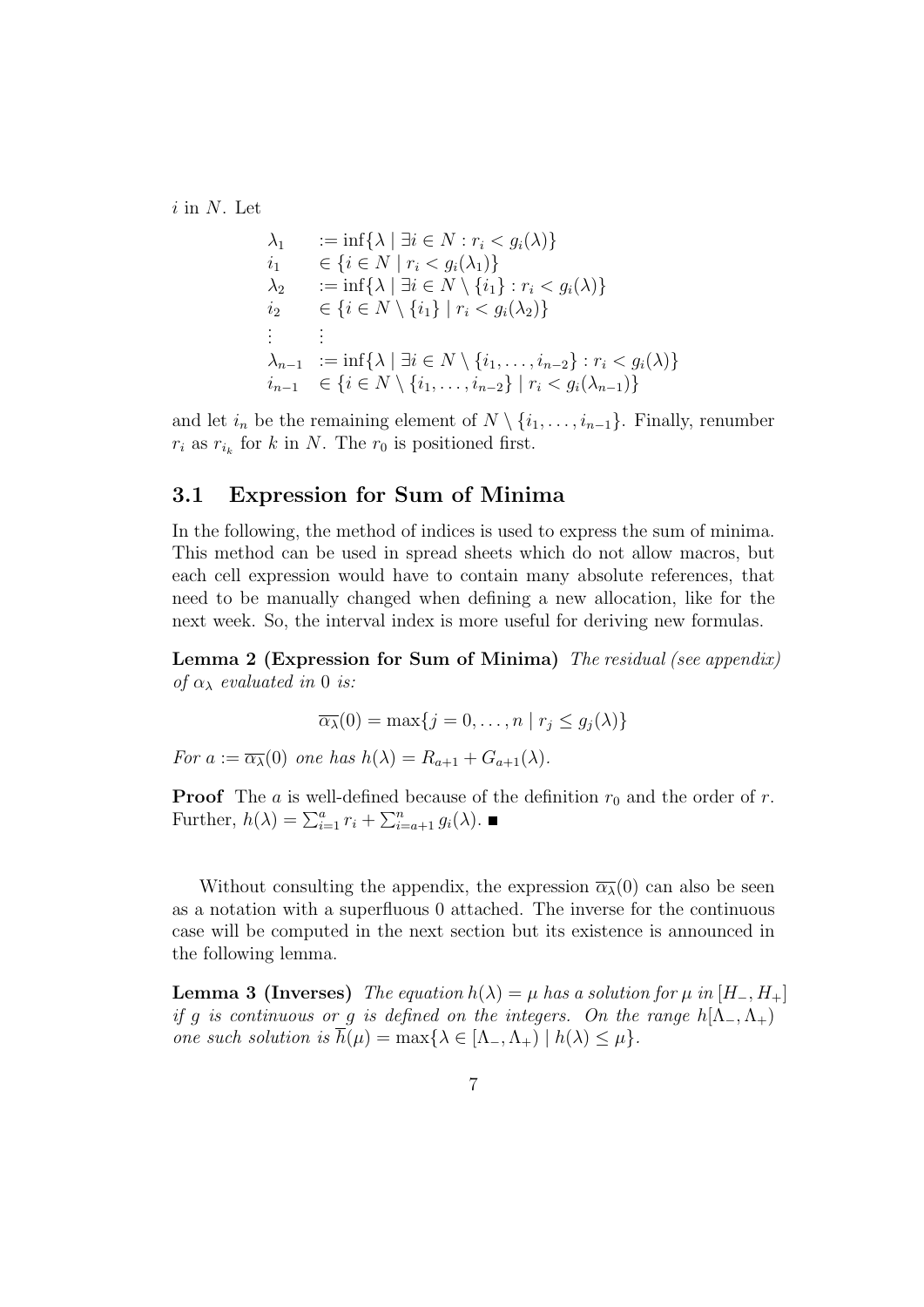If all  $g_i$  are invertible (in the continuous case: strictly monotonous) then the solution is unique for  $\mu$  in  $[H_-, H_+)_r$ . For  $\lambda$  in  $[\Lambda_+(r), 1X]$  the value of  $h(\lambda)$  is the constant  $H_+$ .

Proof First, existence. For the continuous problem, this follows from the intermediate value theorem. Now for the discrete problem. From the feasibility condition follows that  $\sum_{i=1}^{N} g_i(\lambda+1) - g_i(\lambda) = 1$ . As every term is positive, for any L subset of  $\{1, \ldots, n\}$  one has  $\sum_{\ell \in L} g_{\ell}(\lambda+1) - g_{\ell}(\lambda) \leq 1$ . Let I, J, and K be subsets of  $\{1, \ldots, n\}$  so that  $h(\lambda) = \sum_{i \in I} r_i + \sum_{j \in J} g_j(\lambda)$  and  $g_k(\lambda) < r_k \le$  $g_k(\lambda+1)$  for all k in K. So  $h(\lambda+1) = \sum_{i \in I \cup K} r_i + \sum_{j \in J \setminus K} g_j(\lambda+1)$ . Then  $h(\lambda + 1) - h(\lambda) = y + \sum_{j \in J} g_j(\lambda + 1) - g_j(\lambda)$  for  $y := \sum_{k \in K} r_k - g_k(\lambda + 1) \leq 0$ . Therefore, h increases by at most 1 if  $\lambda$  grows by 1.

Second, uniqueness. For  $\lambda$  in  $[-1X, \Lambda_+(r))$  there is an i in N so that  $r_i \geq g_i(\lambda)$  for otherwise,  $r \leq g(\lambda)$ , that is,  $\lambda \geq \Lambda_+(r)$ , a contradiction. So,  $h(\lambda) = \sum_{j \in N} z_j(\lambda)$  is the sum of monotonous functions  $z_j$  of which at least  $z_i = g_i$  is strictly monotonous. Therefore, h is strictly monotonous and the inverse exists.

Notice that the discrete case has a solution by virtue of the feasibility constraint.

**Example 2** For  $n = 2$  let  $g_1(\lambda) := |\lambda| g_2(\lambda) := |2\lambda|$  which does not meet the feasibility condition. Let  $r = (9, 9)$  so  $h(\lambda) = g_1(\lambda) + g_2(\lambda)$ . If  $\lambda$  in  $\left[\frac{1}{2}i, \frac{1}{2} + \frac{1}{2}\right]$ 1  $(\frac{1}{2}i)$  where  $i = 0, 1, 2, 3, 4$  then  $h(\lambda) = 0, 1, 3, 4, 6$  respectively.

### 3.2 Inverse of Sum of Minima

The method of indices is used again to invert the sum of maxima. Suppose in this section that  $g$  is continuous and strictly monotonous. For any realvalued *n*-vector x introduce  $x_i'$  $i' := g_i^{\leftarrow}$  $i_i^-(x_i)$  for all i in N. So, the order the entries  $r_i$  of r now is determined as follows:

$$
r'_0 \le r'_1 \le \cdots \le r'_n
$$

This easily follows from Definition 4, p.6 by taking  $\lambda = r'$ . '<sub>j</sub>. Note that  $r'_0 =$  $\Lambda_-(r)$ .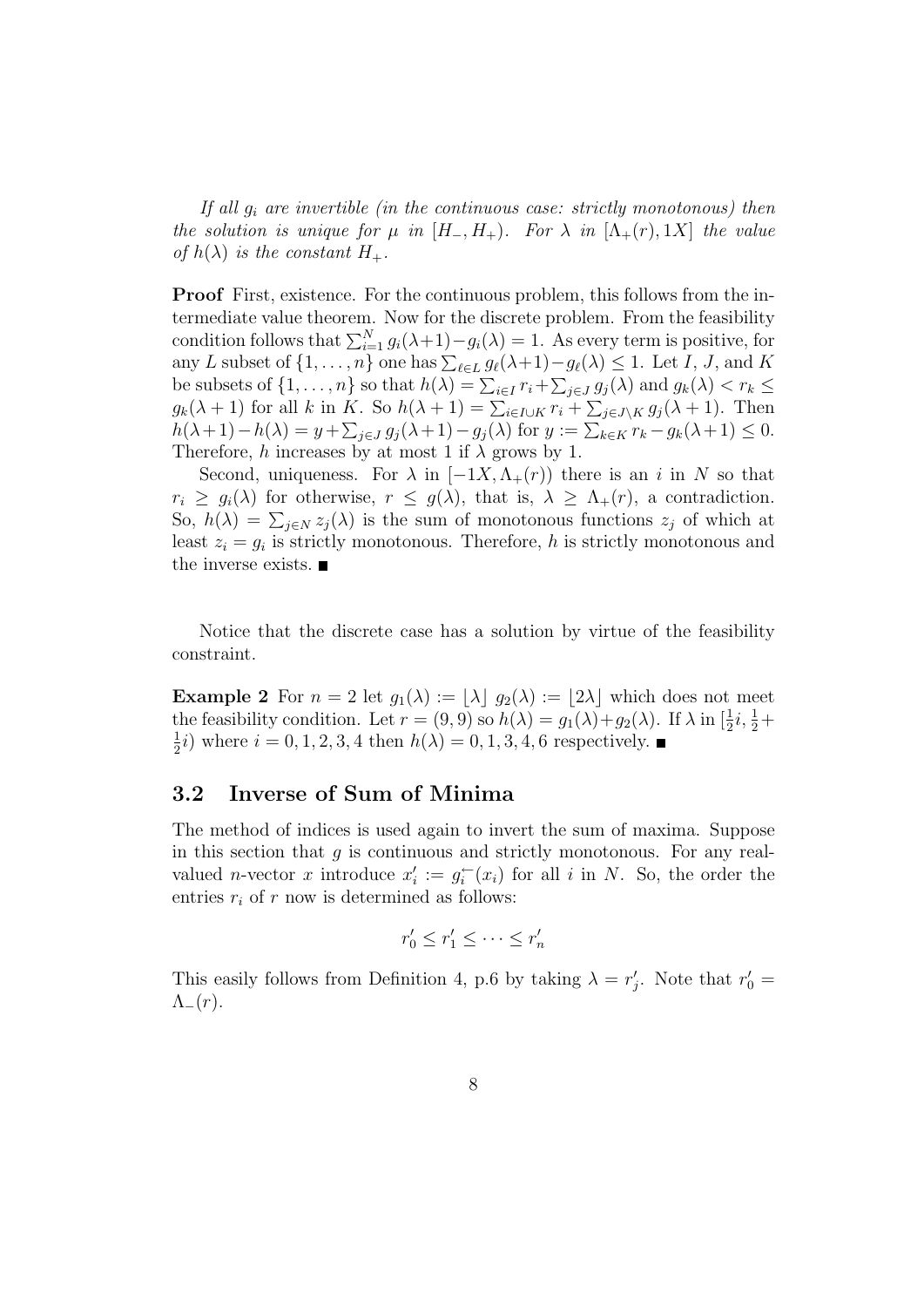**Proposition 1 (Piecewise Graph)** If  $\lambda$  in  $[-1X, r'_n]$  then  $h(\lambda) = R_b +$  $G_b(\lambda)$  where  $b := b_{r'}(\lambda) = \min\{j \in N \mid r'_j > \lambda\}$ . Also,  $h(\lambda) = R_{a+1} + G_{a+1}(\lambda)$ for  $a = \max\{i = 0, 1, ..., n \mid r'_i \leq \lambda\}.$ 

**Proof** As  $\Lambda_+(r) = r'_r$ he range of  $\lambda$  is as indicated. The graph of h is easily drawn. This yields  $h(\lambda) = R_k + G_k(\lambda)$  if  $r'_{k-1} \leq \lambda < r'_{k}$  for some k in N which is unique because the intervals do not overlap. (Some intervals are empty, though.) The  $k$  equals  $b$  as indicated.

An alternative proof is to write  $h(\lambda) = \sum_{i=1}^{n} g_i(\min\{r'_i\})$  $\langle i, \lambda \}$ ) because a monotonous function respects the minimum, as is easy to see. So  $h(\lambda)$  =  $\sum_{i=1}^{b-1} r_i + \sum_{i=b}^{n} g_i(\lambda)$ .

Lemma 2, p.7 yields  $a = \overline{a_{\lambda}}(0)$ . Observe that  $a = \max\{i = 0, ..., n\}$  $r'_i \leq \lambda$ . As in the appendix,  $a = \overline{r'}(\lambda)$ , the residual of  $r'_i$  $i_i$  as a function of i. Lemma 1, p.5 gives  $b = a + 1$ .

The following illustrates Proposition 1, p.9.

**Example 3** For *weighted gains* (see below)  $g_i(\lambda) = w_i \lambda$  for weights  $w_i$ . So  $G_b(\lambda) = (w_b + \cdots + w_n)\lambda$ . For example, let  $r = (1, 2, 3)$  and  $w = (2, 3, 4)$ . If  $\lambda = \frac{1}{2}$  $\frac{1}{2}$  then  $b = 2$  and  $h(\lambda) = \frac{9}{2}$  while if  $\lambda = \frac{1}{4}$  $\frac{1}{4}$  then  $b = 1$  and  $h(\lambda) = \frac{9}{4}$ , as should be. For  $w_1 = \cdots = w_n$  (the uniform rule)  $h(\lambda) = R_b + (n - b + 1)\lambda$ .

As g is invertible, the following definition is allowed:  $L_k := R_k + G_k(r)$  $\binom{k}{k}$ for  $k = 0, \ldots, n$ . For  $R_k$  and  $G_k$  see Definition 3, p.6. Notice that  $g_0$  and  $r_0$ are used for  $k = 0$ .

**Lemma 4 (Index Shift)** For  $k = 0, \ldots, n$  one has  $L_k = R_{k+1} + G_{k+1}(r)$  $\binom{k}{k}$ and  $h(r'_{k})$  $'_{k})=L_{k}.$ 

**Proof** The first term of  $G_k(r)$  $g_k(r)$  is  $g_k(r)$  $k'$  =  $r_k$ . (Even for  $k = n$  this first term exists. For  $k = 0$  one can add  $r_0$  to  $R_0 = 0$  to yield  $R_1 = r_0$ .) Further, Proposition 1, p.9 yields  $h(r'_k)$  $k_{k}^{'}$ ) =  $R_{b} + G_{b}(r_{k}^{'})$  $b'_{k}$ ) for  $b = b_{r'}(r'_{k})$  $k'$ <sub>k</sub> $)$  = min{ $j \in N$  |  $r'_j > r'_k$ } = k + 1. So  $h(r'_k)$  $R_{k}(r) = R_{k+1} + G_{k+1}(r)$  $\binom{k}{k}$ .

The function L is used in the break index in the following.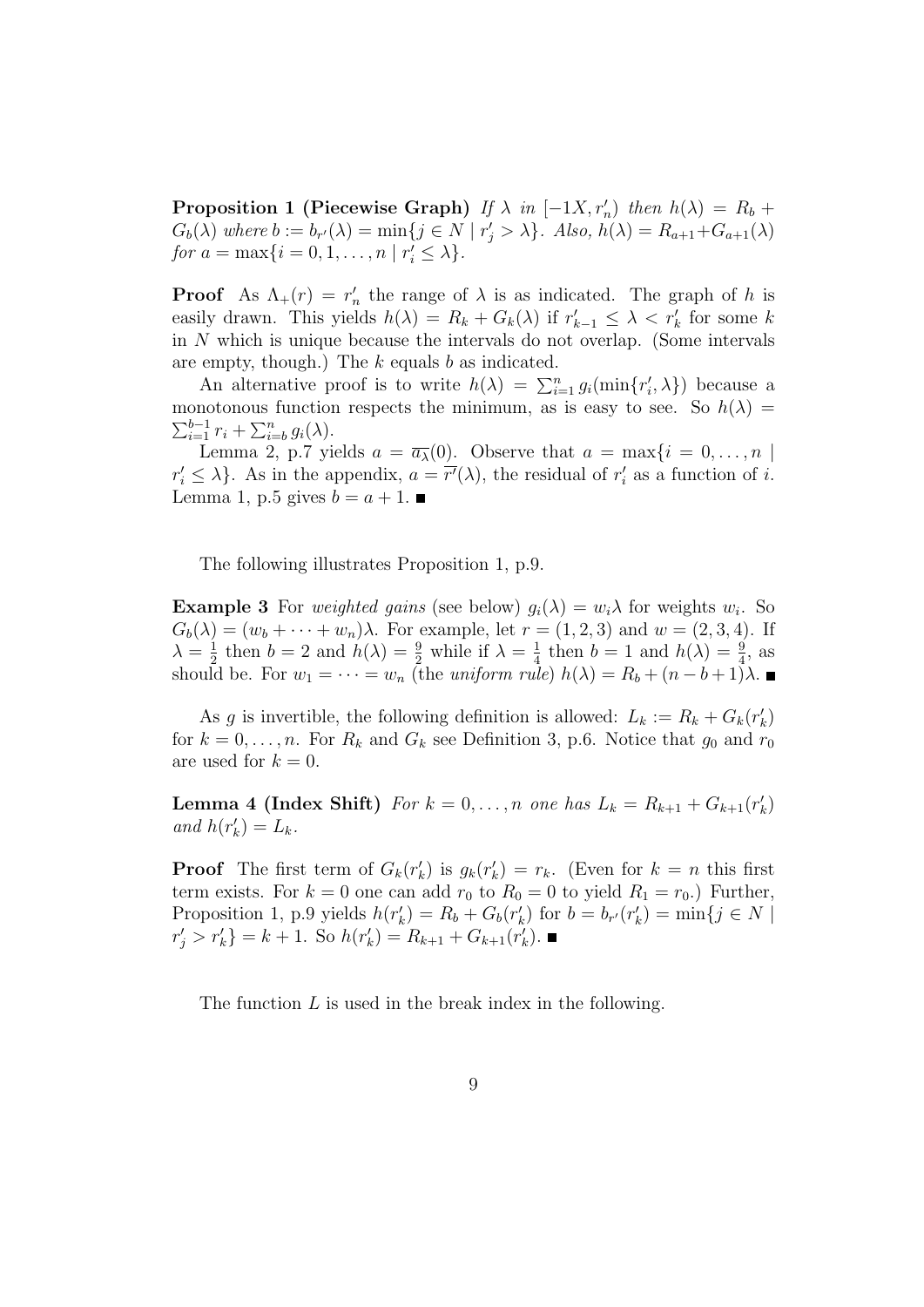**Proposition 2 (Inverse)** For  $\mu$  in  $(H_-, H_+)$  the inverse of h is given by  $h^-(\mu) = G_b^-(\mu - R_b)$  where  $b = b_L(\mu)$  the break index, that is,  $b = \min\{k \in$  $N \mid R_k + G_k(r'_k)$  $'_{k}) > \mu$ .

**Proof** The inverse of h is easily derived by expanding the above for different k and drawing a graph:

$$
\begin{array}{ll} h([r'_0,r'_1))&= [h(r'_0),h(r'_1))\\ h([r'_1,r'_2))&= [h(r'_1),h(r'_2))\\ &\vdots&\vdots\\ h([r'_{n-1},r'_n))&= [h(r'_{n-1}),h(r'_n)) \end{array}
$$

The result is  $h^-(\mu) = G_k^-(\mu - R_k)$  if  $L_{k-1} \leq \mu < L_k$  for some k in N. This k is the break index, which is well-defined because  $\mu < h(r'_i)$  $'_{n}).$ 

Lemma 4, p.9 yields that in this proof, the interval for  $\mu$  reads  $h(r'_{k-1}) \leq$  $\mu \, < \, h(r'_\ell)$  $k$ ). This better corresponds to the graphical representation. Also  $\hat{k} = b_{hor'}(\mu) = \min\{j \in N \mid h(r_j)$  $\left\langle \mu_j \right\rangle > \mu$  is an alternative index which returns the original interval  $[L_{k-1}, L_k)$ .<br>
Let  $\tilde{h}(\lambda) := \sum_{m=1}^n \min_{x' \geq \lambda} L_k$ . Trivially the constant  $\tilde{M} := \tilde{h}(h \in (M))$  has with  $L_{\lambda}(i)$ .

Let  $\tilde{h}(\lambda) := \sum_{i=1}^n \min\{r'_i, \lambda\}.$  Trivially, the constant  $\tilde{M} := \tilde{h}(h^-(M))$  has with  $L_\lambda(i)$  $i, \hat{\lambda}$ . Trivially, the constant  $\tilde{M} := \tilde{h}(h^{\leftarrow}(M))$  has the property that  $h(\lambda) = M$ . So, the original problem can be cast as the uniform rule, but only after the original problem is solved.

Finally, here are two observations that little is gained so-far from order theory, as summarized in the appendix.

First, let  $f: N \to Z$  be some function. So f preserves any supremum of the indices (which trivially is a maximum.) That is,  $f(\sup V) = \sup f(V)$ for any subset V of the integers, where  $f(V) = \{f(v) | v \in V\}$ . Let  $V := \{b\}$ for b as in Lemma 2, p.10. Let  $f(i) := R_i$ , which is monotonic. Then  $R_b = \min\{R_i \mid i \in N \& L_i > \mu\}.$  So, little is gained from this.

Second, let  $a := \max\{i = 0, \ldots, n \mid L_i \leq \mu$ . (Note:  $a - 1 = b$  in Lemma 2, p.10.) So  $a = \overline{L}(\mu)$ , the residual of L, so L is monotonic in i, which is no news.

**Example 4** Consider again weighted gains, that is,  $q_k(\lambda) = w_k \lambda$  but this time for weights  $w_k > 0$  where k in N. Then  $L_k = R_k + (w_k + \cdots + w_n)r_k/w_k$ for  $k = 0, \ldots, n$  and  $w_0 \neq 0$  arbitrary. Removing the unnecessary division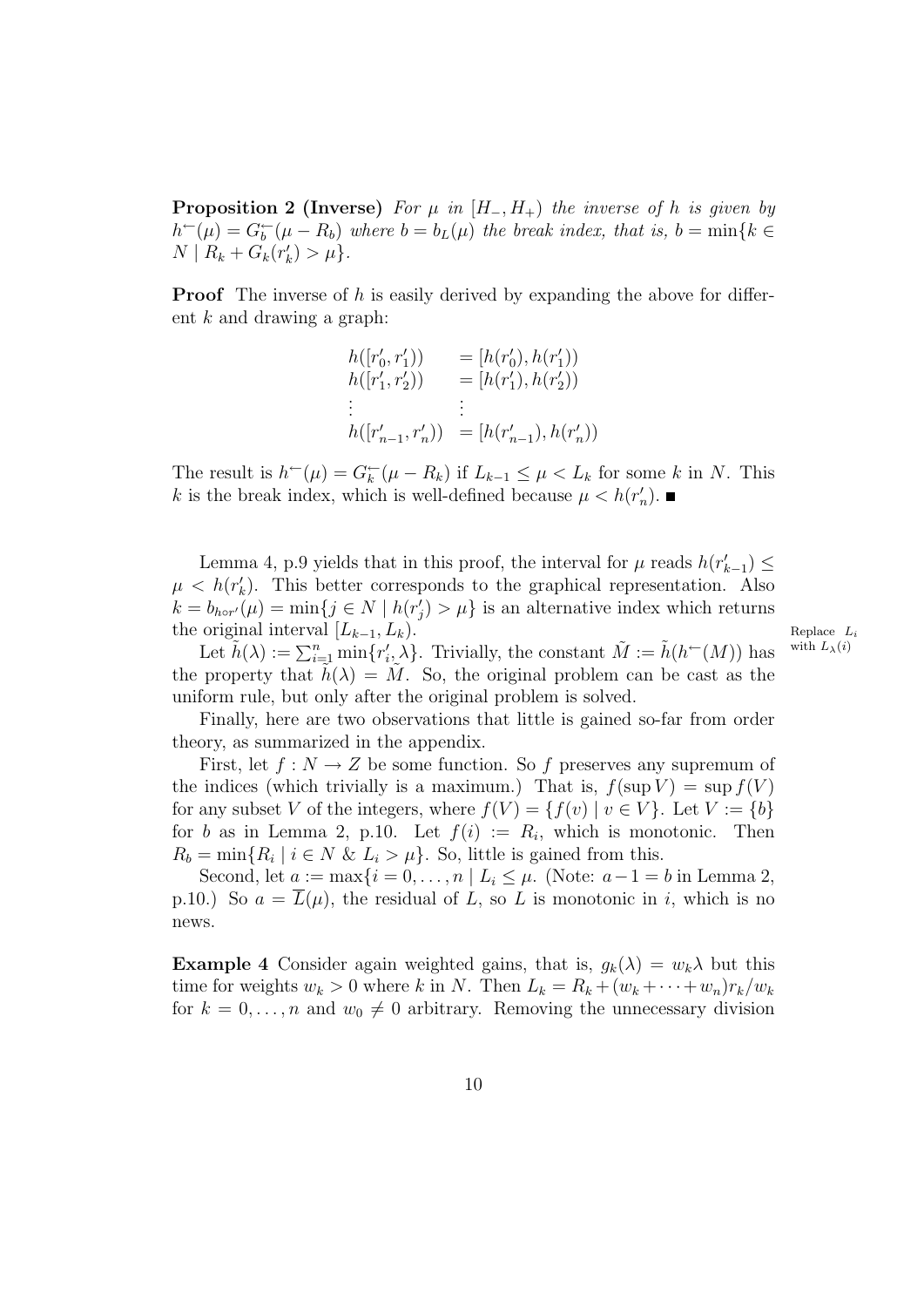by  $w_k$  yields  $L_k = \alpha_k + \beta_k r'_k$  where  $\alpha_k := R_{k+1} = r_1 + \cdots + r_k$  and  $\beta_k :=$  $w_{k+1} + \cdots + w_n$ . So

$$
h^-(\mu) = \lambda = (\mu - \alpha_b + r_b)/(w_b + \beta_b)
$$
  
=  $(\mu - r_1 - \dots - r_{b-1})/(w_b + \dots + w_n)$ 

where  $b = \min\{j \in N \mid L_j > \mu\}$ .

The following applies to  $y_i$  as in Definition 2, p.5.

**Lemma 5** Suppose g is invertible. First, once  $r'_i \geq \lambda$  for some i in N, then  $y'_j = y'_i$  $y'_i$  for all  $j \geq i$ . Second,  $y'_1 \leq y'_2 \leq \cdots \leq y'_n$  $_n'$ .

**Proof** First,  $\lambda \leq r'_i \leq r'_j$ . So  $g_j(\lambda) \leq r_j$  and therefore,  $y_j = g_j(\lambda)$ , whence j  $y'_j = \lambda = y'_i$ 's. Second, consider i and  $j \geq i$ . If  $r'_i > \lambda$  then  $y'_i = y'_j$  by virtue of the previous result. Now consider  $r'_i \leq \lambda$ . Then  $y'_i = r'_i$  $y'_i$  so  $y'_i \leq \lambda$ . If  $r'_j > \lambda$ then  $y'_j = \lambda \ge y'_i$ ''
i. If  $r'_j \leq \lambda$  then  $y'_j = r'_j \geq r'_i = y'_i$  $\frac{'}{i}$ .

This can probably be generalized to non-invertible  $q$  and also simplified.

## 4 Rationing and Assignment

Now for the problem at hand [4]. Let allotment mean rationing of a good or assignment of a burden. The mapping  $g$  (Paragraph 3, p.5) is called an  $N$ -path if it obeys a feasibility condition:  $1q(\lambda) = \lambda$  for all  $\lambda$  in W. (This allows the possibility  $1g(\lambda) = M$  for the allocation problem. The condition is used in Lemma 3, p.7.) As all coordinates of q are either all positive or all negative, this implies  $q(0) = 0$ .

Let  $M$  in  $W$  (Paragraph 3, p.5) be the amount to be distributed. An allotment is a vector from  $A := \{a \in \emptyset \mid 1a = M\}$ . An allotment rule is a function  $f(N, M, \cdot) : \wp \to A$ . If N is fixed, it can be suppressed, and so can  $M$ . The allotment rule turns a vector of reported ideal points  $r$  to allotments which add to M. The  $x_i$ ,  $r_i$  and  $f_i$  are functions of a continuous, n-dimensional utility  $u$  but this has not been indicated here. The utility is single-peaked, to the effect that one can speak of the (reported) ideal points only. (This is the tops-only or peaks-only property.) Some properties which identify the methods are as follows.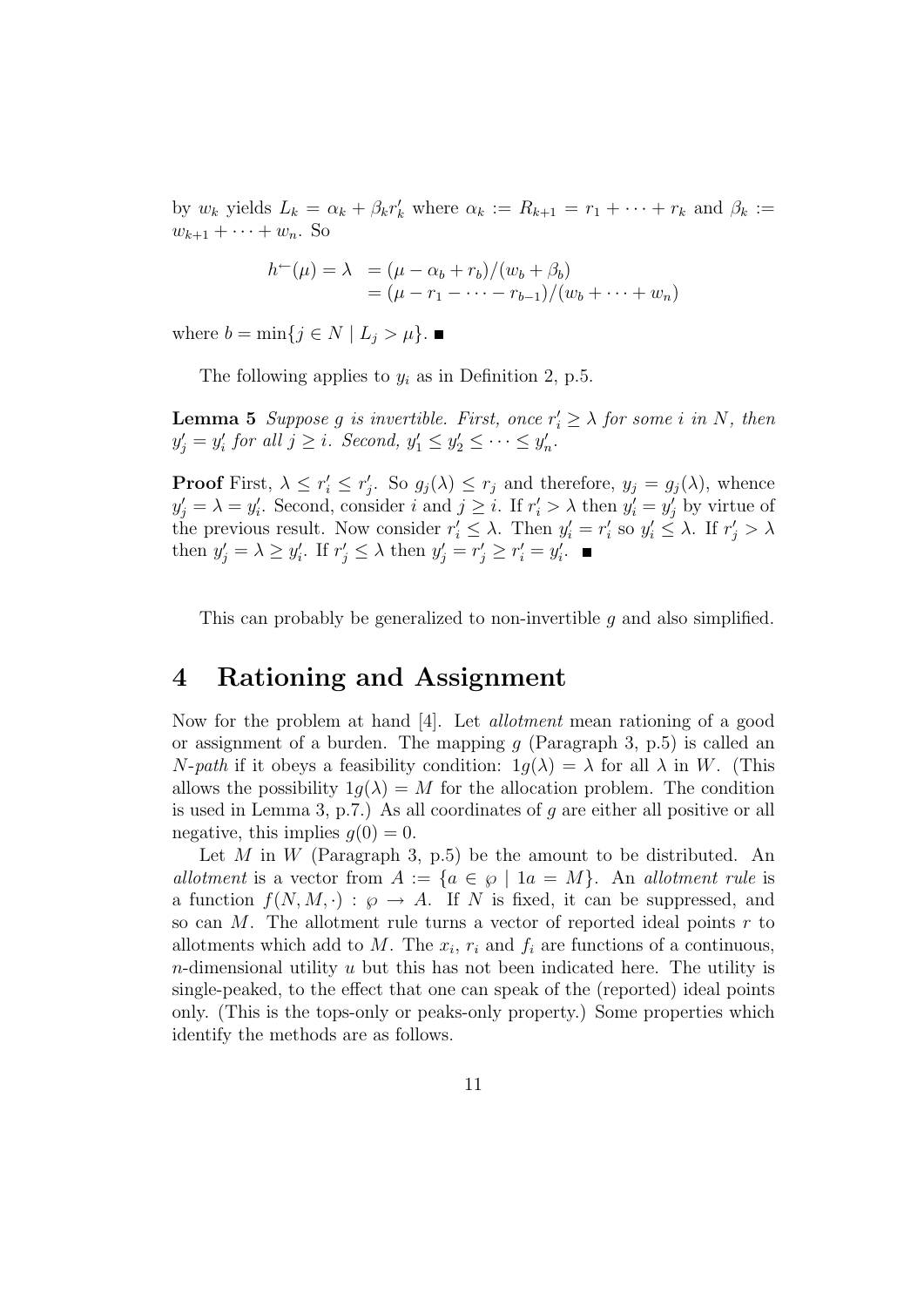The allotment f is (Pareto) *efficient* if  $1r \geq M$  implies  $f \leq r$  and  $1r \leq M$ implies  $f > r$ . So, for rationing, nobody gets more than reported, for otherwise the excess allotment might as well be given to those in need. (Without single-peaked utilities, this is only single-sidedness.)

Further, f is strategy-proof if  $\tilde{f}(r) \leq \tilde{f}(x)$  where  $\tilde{f} := (u_1 \circ f_1, \ldots, u_n \circ f_n)$ . So, no agent *i* can increase the utility of an allotment by misreporting  $r_i$ .

Also, f is replacement-monotonic if  $f_i(r) \geq f_i(x)$  implies that  $f_i(r) \leq$  $f_i(x)$  for all i in N and all j in  $N \setminus \{i\}$ . That is, if i gets more by misreporting  $x_i$  then everybody else gets less. The remainder of this list is from [18].

As a variation, f is resource monotonic if  $M' \geq M$  implies  $f(M', r) \geq$  $f(M,r)$  for all r in  $\wp_+$  so if there is more, nobody gets less.

Finally,  $f$  is *consistent* if for all  $i$  in  $N$ ,

$$
(f(N, M, r))|_{V} = f(V, M - f_i(N, M, r), r|_{V})
$$

where  $V := N \setminus \{i\}$ . So, distributing to i first and repeating the procedure f for the rest amounts (for agents other than i) to applying f to the whole population.

#### 4.1 Fixed Path Mechanism

If N has to be expressed then the N-path g is written as  $g(N, \cdot)$ . A full path is a q which is "consistent" in the sense that for  $V \subset N$  the ranges  $q(\cdot, W)$  obey  $g(N, W)|_V = g(V, W)$  where the restriction to V holds for the first coordinate. In the following, the dependency of  $f$  on  $g$  has been made explicit by adding it as a variable.

To repeat Definition 2, p.5: For rationing,  $z_i(\lambda) = \min\{r_i, g_i(\lambda)\}\$  and  $y_i = z_i(\lambda)$  as well as  $\sum_{i=1}^n \min\{r_i, g_i(\lambda)\} = M$ . Of course, the excess supply of goods, that is, their underdemand,  $1r \leq M$ , is not considered a problem. Neither does  $M = 0$  pose a mathematical problem.

**Definition 5** The allotment f is a fixed-path allotment if q is a full path and  $y = f(M, r, q)$  obeys  $y = z(\lambda)$  where<sup>5</sup>  $\lambda$  in Z is the solution of  $h(\lambda) = M$ . The problem consists of the condition  $1r > M$ . The mechanism is an allocation or rationing of goods (there is excess demand) if  $M > 0$  and  $r > 0$  as well as  $g \geq 0$ . If  $M < 0$  and  $r \leq 0$  as well as  $g \leq 0$  then there is an excess burden, that is, it is an assignment of 'bads' with a minus sign.

<sup>&</sup>lt;sup>5</sup>There seems to be no reason why  $\lambda$  should be integer for the discrete problem.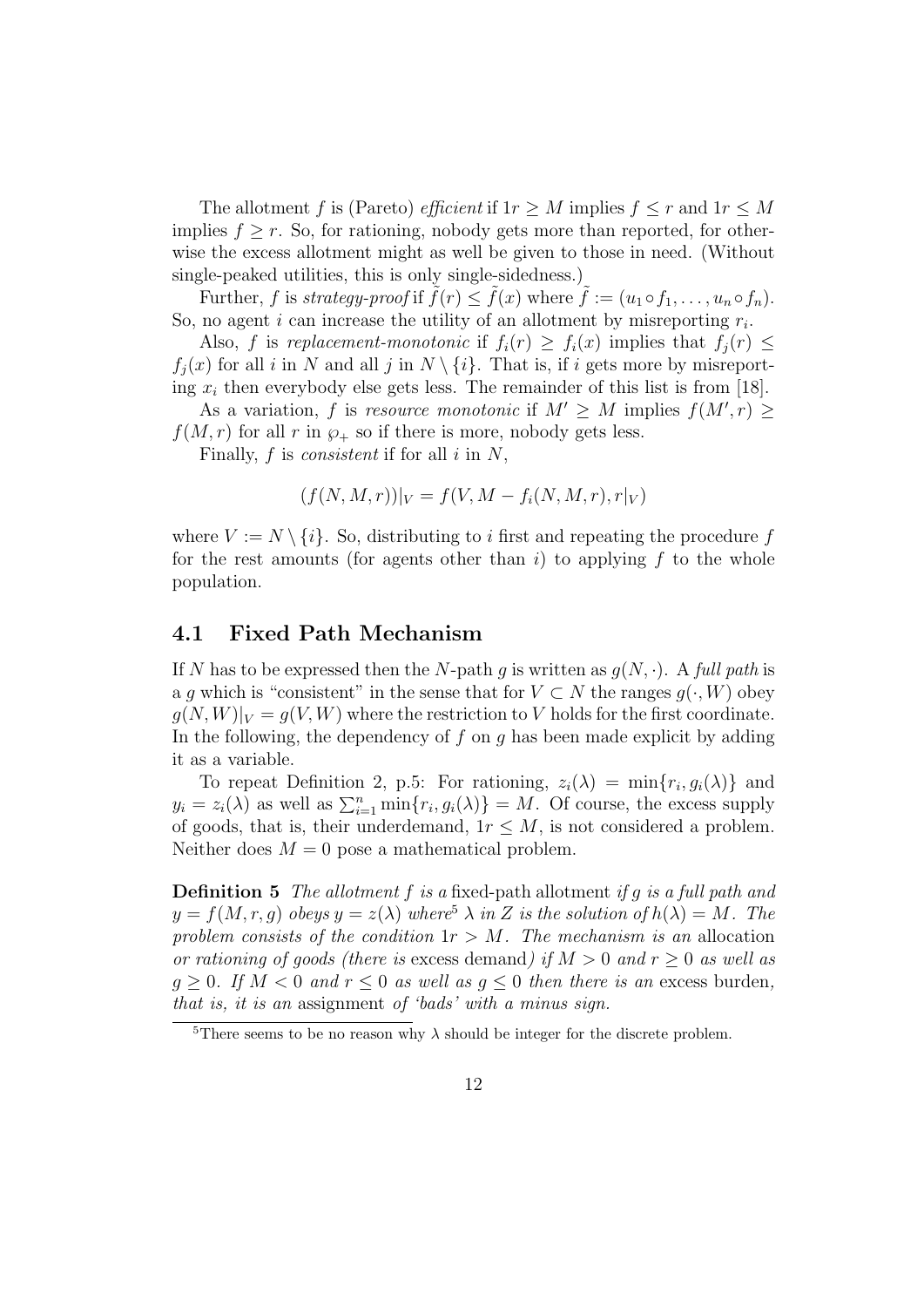Only for invertible h the notation  $y = f(M, r, g)$  is warranted.

**Example 5** Consider for example  $r = (2, 2, 3)$  and  $M = 3$ . First distribute  $\frac{3}{2}$ evenly amongst {1, 2} and 3 and then give priority to agent 1. This yields  $y = (\frac{3}{2}, 0, \frac{3}{2})$  $\frac{3}{2}$ ). The path is not consistent [18, p.57].

The following states that the problem for excess burden can be represented as the problem for excess demand by putting a minus sign before r and M. Define  $Z_i(\lambda) := \max\{-r_i, -g_i(\lambda)\}\$ and  $Y := Z(\lambda)$ .

**Lemma 6 (Excess burden)** Suppose  $r \leq 0$  and  $M < 0$  as well as  $q < 0$ . Then the excess burden problem reads  $1Z(\lambda) = -M$ , that is:

$$
\sum_{i \in N} \max\{-r_i, -g_i(\lambda)\} = -M
$$

Let  $\lambda$  solve  $h(\lambda) = M$ . Then  $\lambda$  solves the excess burden problem and  $Y =$  $-f(-|M|, -|r|, -|g|)$ . Also,  $-1r < -M$ , that is, the absolute values of the burden is more than the absolute value of the total ideal capacity.

**Proof** As is easy to see,  $\min\{u, v\} = -\max\{-u, -v\}$  for any u and v. So  $Y_i = Z_i(\lambda) = -y_i = -f(M, r, g)$ .

See Example 9, p.16 below. The solution of the allotment problem  $h(\lambda) =$ M is  $\lambda = h(M)$ , which can computed using the lower or upper index. For  $g_i(\lambda) = w_i \lambda$  the fixed-path allotment has been coined weighted gains [19].

**Example 6** Weighted gains using the upper index  $b$ , based on Example 4, p.10. Suppose  $r = (1, 4, 2, 3)$  and  $w = (1, 2, 1, 1)$  so  $r' = (1, 2, 2, 3)$  and  $L = (5, 9, 9, 10)$ . If  $M = 8$  then  $b = 2$  and  $\lambda = \frac{7}{4}$  $\frac{7}{4}$  so  $y = (1, \frac{14}{4})$  $\frac{14}{4}$ ,  $\frac{7}{4}$  $\frac{7}{4}, \frac{7}{4}$  $\frac{7}{4}$ .

Theorem 1 (Fixed-path mechanism) The allocation in Definition 5, p.12 is efficient, strategy-proof, consistent, and resource monotonous if and only if it is a fixed path mechanism: see [18, p.56] and a straightforward proof in [9]. The fixed path mechanism is also coalitionally strategy-proof [18, p.59] but not necessarily for single peaked preferences over multiple goods, though the multidimensional uniform rule actually is strategy-proof  $[17]$ .

The following is a basic result where M is involved.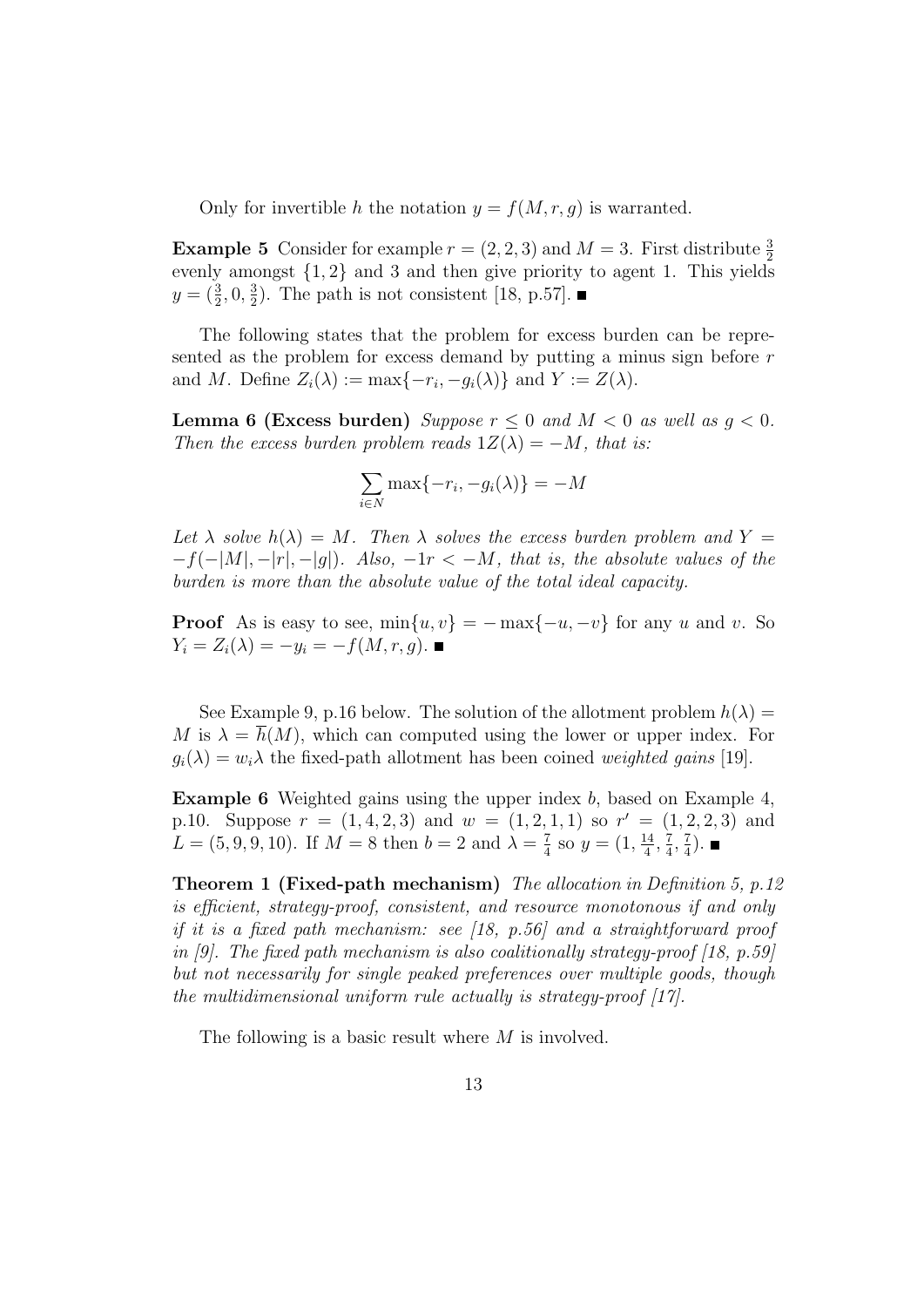**Lemma 7** If g is invertible, then  $y'_n = \lambda$ , that is, the last agent's requirement is capped.

**Proof** Suppose, to derive a contradiction, that  $r'_n < \lambda$ . Then  $r'_i < \lambda$  for all i in N, that is,  $r_i < q_i(\lambda)$ . So  $1r = M$ , a contradiction, and the statement easily follows. ■

As was illustrated above, the solution using the upper or lower index can not easily be made to work for integer domains. As a preparation for a workaround, a solution in the form of an iteration is exposed in the following. This also paves the way for replacing the single  $\lambda$  with multiple  $\lambda_i$  in the role of  $q_i(\lambda)$ .

An iteration is derived as follows. Start with stage 1, as indicated by superscripts between brackets. First, consider  $\lambda^{(1)}$  so that  $r'_1 > \lambda^{(1)}$ . Then  $r'_i > \lambda^{(1)}$  for all i in N because of the way the  $r_i$  are sorted. So,  $\sum_{i=1}^n g_i(\lambda^{(1)}) =$ M. Therefore,  $\lambda^{(1)} = (g_1 + \cdots + g_n)^{(-1)}(M)$  and  $y_1 = g_1(\lambda^{(1)})$ . As remarked in Lemma 5, p.11,  $y_1 = \cdots = y_n$ . Now consider the alternative,  $r'_1 \leq \lambda^{(1)}$  so  $y_1 = r_1$ . The process needs to be repeated to solve  $y_2 + \cdots + y_n = M - y_1$ (consistency.) As before, if  $r'_2 > \lambda^{(2)}$  then  $\lambda^{(2)} = (g_2 + \cdots + g_n) - (M - y_1)$  and  $y_2 = g_2(\lambda^{(2)})$  as well as  $y_2 = \cdots = y_n$ . Otherwise,  $r'_2 \leq \lambda^{(2)}$  so  $y_2 = r_2$ . And so on until  $\lambda^{(n)} = g_n^{\leftarrow}$  $n_n^-(M - y_1 - \cdots - y_{n-1})$ . Finally, let  $\lambda := \lambda^{(n)}$ . The proof of Lemma 8, p.15 will show that replacing  $g(\lambda^{(i)})$  with  $\lambda$  in the definitions  $y_i = \min\{r_i, g_i(\lambda^{(i)})\}$  preserves  $y_i$ . This replacement is postponed until the end of the loop, so the procedure is called terminal adjustment.

In the following definition, the procedure is rather arbitrarily equipped with a floor function for the discrete problem, that is, for indivisible goods. Warning: the procedure including the floor function generally ceases to be a fixed-path allocation. (It has been inserted to maintain a single definition.) In the further analysis of terminal adjustment, the floor function will be ignored; its treatment is postponed to the section on sequential allotment.

**Definition 6 (Terminal adjustment)** Let y be computed from  $M$  and  $r$ as follows. For stage  $k = 1, \ldots, n$  let

$$
\lambda^{(k)} := (g_k + \dots + g_n)^{-1}(M - y_1 - \dots - y_{k-1})
$$

and  $y_k := \min \{ r_k, \lfloor g_k(\lambda^{(k)}) \rfloor \}$ . For the real-valued problem, the floor function is omitted. Finally,  $\lambda := \lambda^{(n)}$  though y need not be recomputed (and should not for the discrete problem.)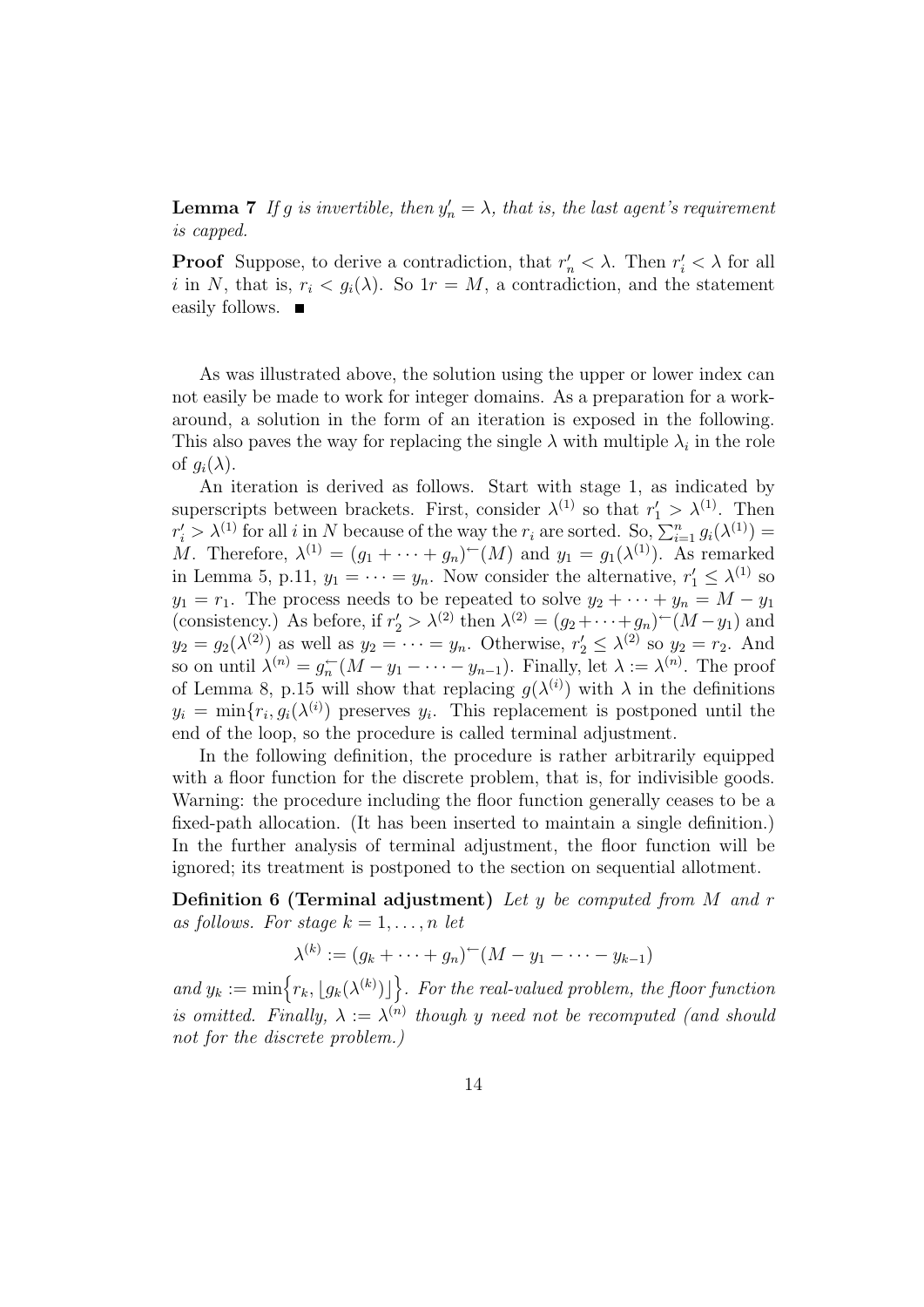For the discrete problem,  $g_n(\lambda^{(n)}) = M - y_1 - \cdots - y_{n-1}$  so the final floor function has no effect and M is distributed completely. Once  $g_k(\lambda^{(k)}) \leq r_k$ the loop can stop, set  $\lambda := \lambda^{(k)}$  and let  $y_i := \min\{r_i, g_i(\lambda)\}\)$  (possibly with a floor function) for  $i = k+1, \ldots, n$ . The first k for this to happen is  $k = b<sub>L</sub>(M)$ so  $y_i = r_i$  for  $i = 1, ..., b_L(M) - 1$  and  $y_i = g_k(\lambda)$  for  $i = b_L(M), ..., n$ . This, however, requires computation of  $B_L(M)$ . This short-cut is based on the following lemma, of which the proof shows why a "diagonal element"  $g_k(\lambda^{(k)})$ is selected.

**Lemma 8** One has  $\lambda^{(k)} \leq \lambda^{(k+1)}$  for  $k = 1, ..., n-1$ . Once  $g_k(\lambda^{(k)}) \leq r_k$ for some k in N then  $\lambda^{(\ell)} = \lambda^{(k)}$  for all  $\ell = k, \ldots, n$ .

**Proof** Let  $M^{(k)} := M - y_1 - \cdots - y_{k-1}$  and  $\phi_k := g_{k+1} + \cdots + g_n$ . Then  $M^{(k)} = (g_k + \phi_k)(\lambda^{(k)})$  and  $M^{(k)} - y_k = \phi_k(\lambda^{(k+1)})$ . Eliminating  $M^{(k)}$ yields  $\phi_k(\lambda^{(k+1)}) - \phi_k(\lambda^{(k)}) = g_k(\lambda^{(k)}) - y_k \geq 0$  where the  $\geq$  follows from  $y_k = \min\{r_k, g_k(\lambda^{(k)})\}.$  As  $\phi_k$  is invertible and monotonic,  $\lambda^{(k+1)} \geq \lambda^{(k)}$ . The  $\geq$  is an equality if  $g_k(\lambda^{(k)}) \leq r_k$ . In that case,  $\lambda^{(k+1)} = \lambda^{(k)} \leq r'_k \leq r'_k$  $k+1$ and the argument can be repeated.

The proof of the following proposition provides a first formal proof of correctness for the uniform rule. For, the proof in [22] does not indicate that the  $\lambda^{(k)}$  increase with k.

Proposition 3 For divisible goods and burdens, Definition 6, p.14 gives y as the solution of the fixed-path allotment problem,  $y = f(M, r, g)$ .

**Proof** By induction on *n*. For  $n = 1$  one has  $\lambda^{(1)} = g_1^{\leftarrow}$  $y_1^{\leftarrow}(M)$  so  $y_1 =$  $\min\{r_1, M\} = M$ . Now assume the statement to be true for  $n-1$  where  $n \geq 2$ . Let  $\hat{r}_1 := r_2, \ldots, \hat{r}_{n-1} := r_n$  and let  $\hat{M} := M - y_1$ . By the induction hypothesis, there is a  $\hat{\lambda}$  for which  $\sum_{i=1}^{n-1} \hat{y}_i = \hat{M}$  where  $\hat{y}_i := \min\{\hat{r}_i, g_i(\hat{\lambda})\}.$ Consistency:  $\hat{y}_{k-1} = y_k$  for  $k = 2, ..., n$ . By virtue of Lemma 7, p.14,  $\hat{\lambda} = \hat{y}_{n-1} = y_n = \lambda$ . So  $y_k = \min\{r_k, g_k(\lambda)\}\$  for  $k = 2, \ldots, n$ . The proposition is proved if  $y_1 = \min\{r_1, q_1(\lambda)\}\$ . This is done using Lemma 8, p.15. If  $r_1 > g_1(\lambda^{(1)})$  then  $\lambda^{(1)} = \cdots = \lambda^{(n)} = \lambda$ . So indeed  $y_1 = g_1(\lambda)$ . If  $r_1 \leq g_1(\lambda^{(1)})$  then  $r_1 \leq g_1(\lambda^{(2)}) \leq \cdots \leq g_1(\lambda^{(n)}) \leq g_1(\lambda)$ . Again indeed  $y_1 = r_1$ .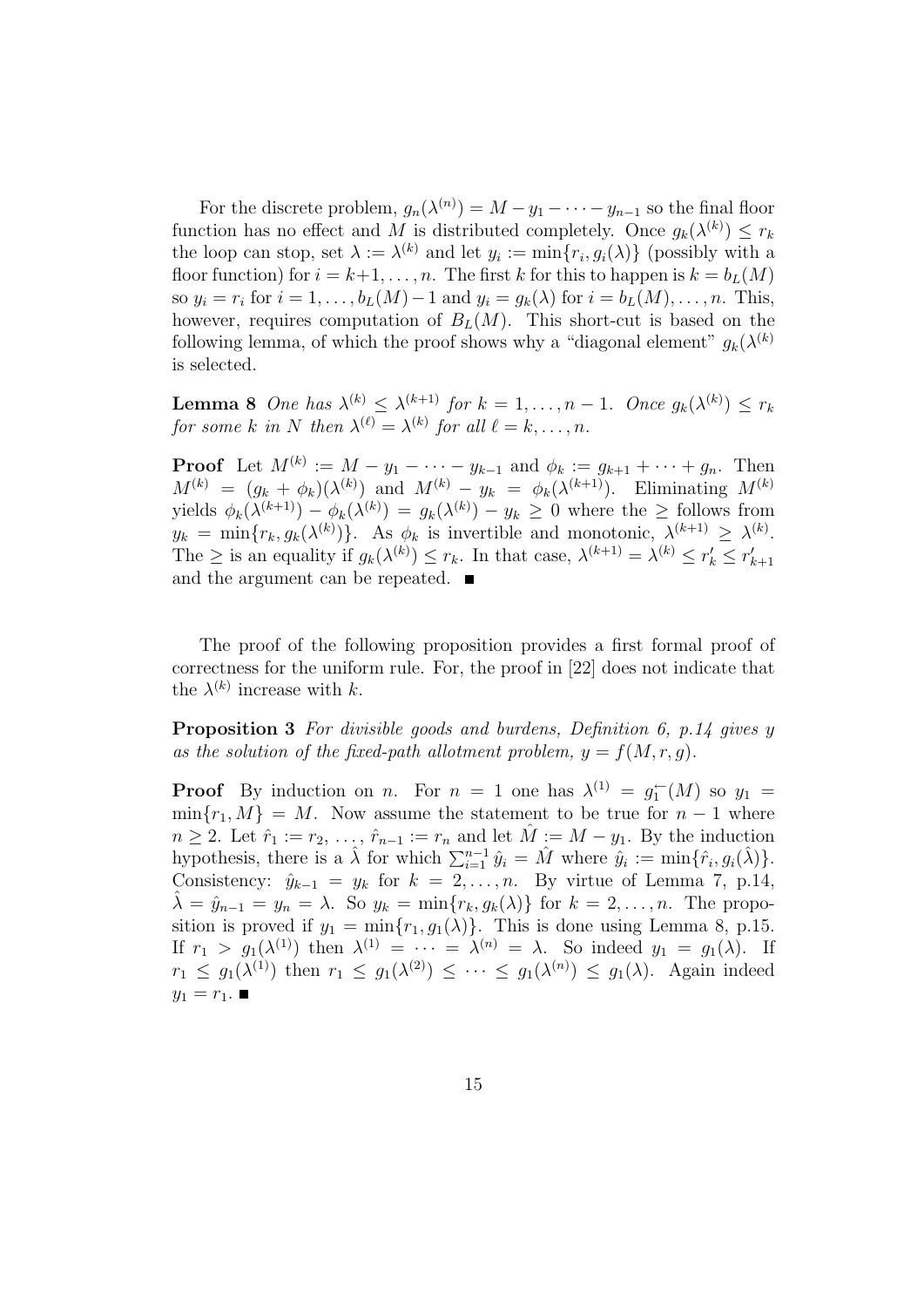**Example 7** For weighted gains, let there be weights  $w_i > 0$  and let  $g_i(\lambda) :=$  $w_i\lambda$  for *i* in *N*. The requirements are ordered by  $r_1/w_1 \leq \cdots \leq r_n/w_n$ . The solution is

$$
\lambda^{(k)} := (M - y_1 - \dots - y_{k-1})/(w_k + \dots + w_n)
$$
  

$$
y_k := \min \{ r_k, \lfloor w_k \lambda^{(k)} \rfloor \}
$$

for  $k = 1, \ldots, n$  and for real numbers, without the floor function.

For a concrete illustration, let  $r = (1, 2, 3)$  and  $w = (2, 3, 4)$ . So, r is in the right order. Take  $M = 5$ . For divisible goods:

$$
\begin{array}{ll}\n\lambda^{(1)} = \frac{5}{9} & g_1(\lambda^{(1)}) = 1\frac{1}{9} & y_1 = 1 \\
\lambda^{(2)} = \frac{4}{7} & g_2(\lambda^{(2)}) = 1\frac{5}{7} & y_2 = 1\frac{5}{7} \\
\lambda^{(3)} = \frac{4}{7} & g_3(\lambda^{(3)}) = 2\frac{2}{7} & y_3 = 2\frac{2}{7}\n\end{array}
$$

So, agents 2 and 3 get a ration. For indivisible goods:

$$
\begin{array}{ll}\n\lambda^{(1)} = \frac{5}{9} & \lfloor g_1(\lambda^{(1)}) \rfloor = \lfloor 1\frac{1}{9} \rfloor = 1 & y_1 = 1 \\
\lambda^{(2)} = \frac{4}{7} & \lfloor g_2(\lambda^{(2)}) \rfloor = \lfloor 1\frac{5}{7} \rfloor = 1 & y_2 = 1 \\
\lambda^{(3)} = \frac{3}{4} & \lfloor g_3(\lambda^{(3)}) \rfloor = 5 - 1 - 1 = 3 & y_3 = 3\n\end{array}
$$

So agent 2 is rationed but agent 3 is not.  $\blacksquare$ 

Repeating the procedure for Example 6, p.13 yields  $y = (1, \frac{7}{2})$  $\frac{7}{2}, \frac{7}{4}$  $\frac{7}{4}$ ,  $\frac{7}{4}$  $(\frac{7}{4})$  as is easily checked.

**Example 8** For the *uniform rule* let  $w_1 = \cdots = w_n = 1$  so  $\phi_k = 1/(n-k+1)$ . For  $r = (1, 2, 3)$  and  $M = 5$  one has

$$
\begin{array}{ll}\n\lambda^{(1)} = \lfloor \frac{5}{3} \rfloor = 1 & y_1 = 1 \\
\lambda^{(2)} = \lfloor \frac{4}{2} \rfloor = 2 & y_2 = 2 \\
\lambda^{(3)} = 5 - 1 - 2 = 2 & y_3 = 2\n\end{array}
$$

This discrete case is only an approximation of the uniform rule.  $\blacksquare$ 

As promised, here is an illustration of solving the excess burden problem using Lemma 6, p.13.

**Example 9** Similar to Example 4, p.10 consider the problem of solving  $\nu$ from

$$
\max\{1, 2\nu\} + \max\{2, 3\nu\} + \max\{3, 4\nu\} = 6\frac{1}{2}
$$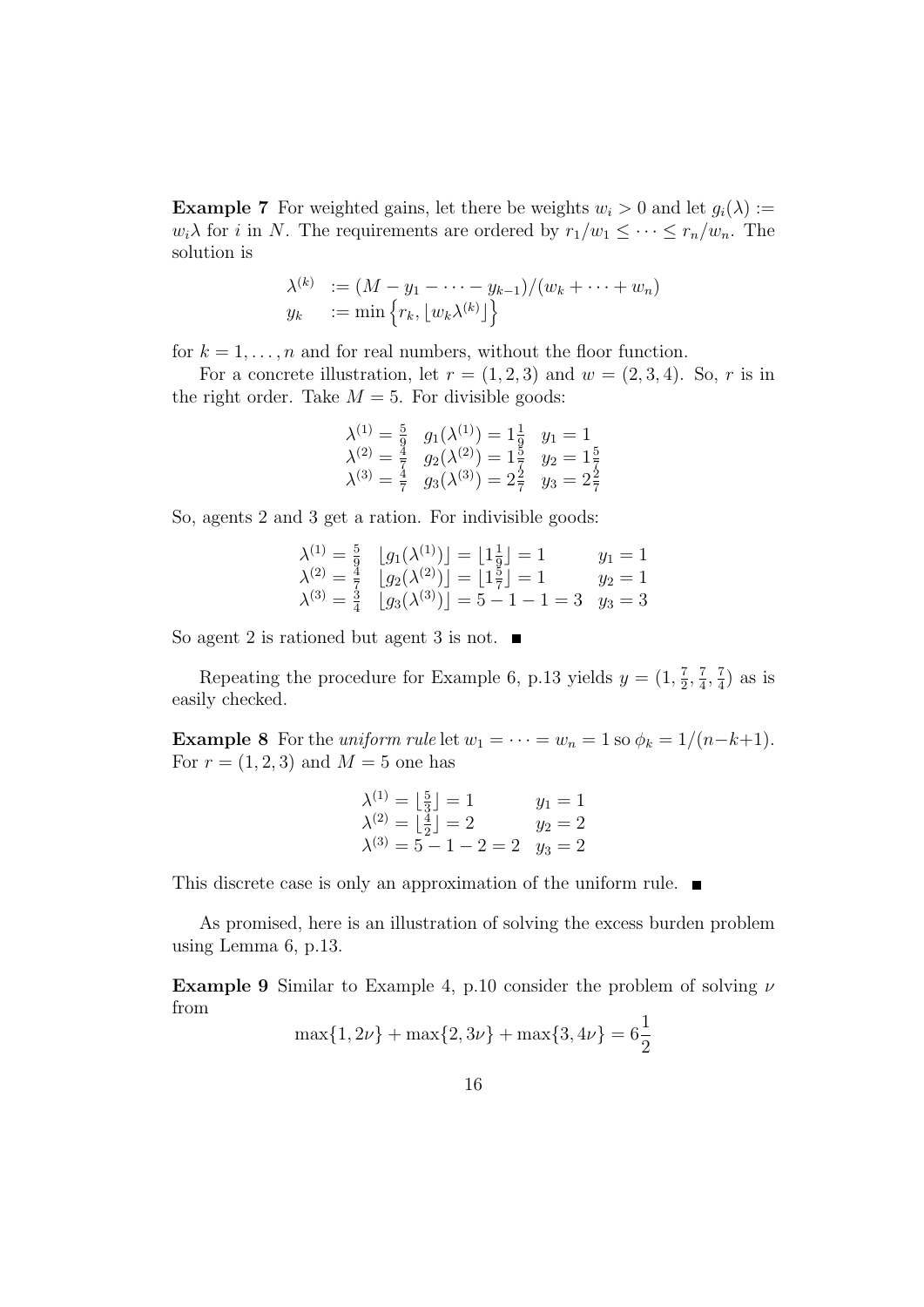which is an allotment problem because  $1+2+3 < 6\frac{1}{2}$  $\frac{1}{2}$ . Define  $r = (-1, -2, -3)$ and  $w = (-2, -3, -4)$  so  $r' = (\frac{1}{2}, \frac{2}{3})$  $\frac{2}{3}, \frac{3}{4}$  $\frac{3}{4}$ ) which means that the coordinates of r are listed in the right order. Let  $\overrightarrow{M} := -6\frac{1}{2}$  $\frac{1}{2}$ . So

$$
\begin{array}{rcl}\n\lambda^{(1)} &= -\frac{13}{18} & g_1(\lambda^{(1)}) = -1\frac{4}{9} & y_1 = -1\frac{4}{9} \\
\lambda^{(2)} &= -\frac{13}{18} & g_2(\lambda^{(2)}) = -2\frac{1}{6} & y_2 = -2\frac{1}{6} \\
\lambda^{(3)} &= -\frac{26}{9} & g_3(\lambda^{(3)}) = -2\frac{7}{9} & y_3 = -3\n\end{array}
$$

where the repetition of  $\lambda^{(2)}$  announces a cap. If  $6\frac{1}{2}$  is replaced with 9 then there is no cap and  $y = (-2, -3, -4)$  for  $\lambda = -1$ .

## 4.2 Sequential Allotment

The following procedure is from [4]. The word 'sequential' refers to the sequential adjustment of reference points (or endowments) and not to its iterative nature, which it shares with one of the solutions of the fixed path allotment. For *stage*  $k = 0, \ldots, n$  let there be a vector of *reference points*  $q^{(k)}$ in A. (So  $1q^{(k)} = M$ .) The *initial reference points* are

$$
q^{(0)} = \begin{cases} q_{\rm H} & \text{if } 1r \ge M \\ q_{\rm L} & \text{if } 1r < M \end{cases}
$$

for some  $q_H$  and  $q_L$  in A. (The r now are positive numbers.) For stage  $k = 0, 1, \ldots, n$  (where  $k = 0$  for a preparatory stage) let  $\mathcal{Q}^{(k)}$  be the collection of subsets of N having  $n - k$  elements. As usual, write  $2^N = \bigcup_{k=0,\dots,n} \mathcal{Q}^{(k)}$ . Let  $u \leq v$  for real numbers u and v denote  $u \leq v$  if  $1r > M$  and  $u \geq v$  if  $1r < M$ . Let  $u < v$  mean  $u \leq v$  and  $u \neq v$ . If  $1r = M$  then the choice between these definitions is arbitrary. Sequential allotment is characterized as follows.

**Definition 7 (Sequential allotment)** For stage k in N the k-th adjustment is a function $6$ 

$$
\Gamma^{(k)}: \mathcal{Q}^{(k-1)} \times A \times \wp \to \mathcal{Q}^{(k)} \times A \times \wp
$$

which maps  $(Q^{(k-1)}, q^{(k-1)}, r)$  to  $(Q^{(k)}, q^{(k)}, r)$ . Each set  $Q^{(0)}, Q^{(1)}, \ldots, Q^{(n)}$ is a called a list of agents for whom processing needs to be finished still,

 $6A$  computer program will adjust a single array q whereas here, a version of q is retained at every stage.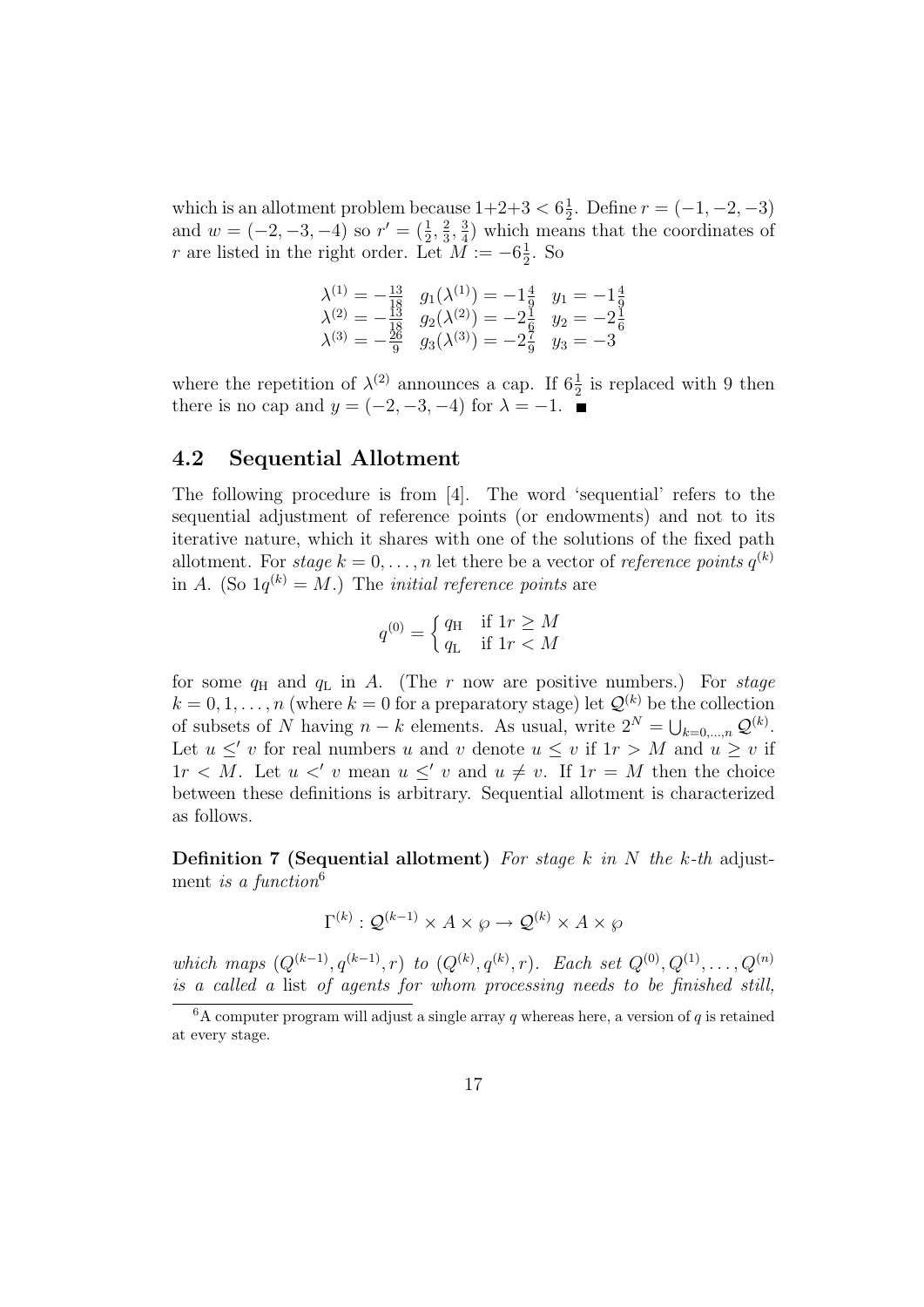where  $Q^{(0)} = N$  and  $Q^{(n)} = \emptyset$ . Let  $\Gamma^n := \Gamma^{(n)} \circ \Gamma^{(n-1)} \circ \cdots \circ \Gamma^{(1)}$ . The map  $\Gamma^n$  is a sequential adjustment if for all i in N, the following holds;<sup>7</sup> the expression ' $Q^{(k)}$ ' has been omitted from  $T^{(k)}$ '.

- 1.  $\exists k: \text{ If } r_i \leq q_i^{(k-1)}$  $i_i^{(k-1)}$  then  $q_i^{(k)} = r_i$  to ensure efficiency.
- 2.  $\forall k: \text{ If } r_i >' q_i^{(k-1)}$  $i^{(k-1)}$  then  $q_i^{(k)} \geq q_i^{(k-1)}$  $i_i^{(k-1)}$  to ensure efficiency.
- 3.  $\forall k: \text{ If } \tilde{r}_i \geq r_i >' q_i^{(k-1)}$  $\int_{i}^{(k-1)}$  then  $\Gamma(q^{(k-1)}, r) = \Gamma(q^{(k-1)}, \tilde{r})$  to ensure that the mechanism is strategy-proof, where  $\tilde{r}_i$  is an alternative to  $r_i$  and  $\tilde{r}_i = r_j$  for all  $j \neq i$ .
- 4. If  $\tilde{r}_i \geq' r_i$  then  $(\Gamma^n(q^{(0)}, \tilde{r}))_j \leq' (\Gamma^n(q^{(0)}, r))_j$  for all  $j \neq i$  to ensure replacement monotonicity.

The allotment f is sequential<sup>8</sup> if  $f(M,r) = \Gamma^{n}(N, q^{(0)}, r)$ .

Note that r is only copied and serves as a parameter:  $\Gamma^{(k)}(q, r)$  should read  $\Gamma_r^{(k)}(q)$ . If r is constant, write  $\Gamma^{(k)}$  instead of  $\Gamma_r^{(k)}$ . So  $\Gamma^{(k)}$ :  $A \to A$  if the list is not mentioned.

Theorem 2 (Sequential allotment) An allotment rule is strategy-proof, efficient, and replacement-monotonous if and only if it is sequential; they are also coalitionally strategy-proof  $\mathcal{A}$ , p.16. All sequential allotment rules are obviously-strategy-proof. (Consult [2] for divisible and [3] for indivisible goods.)

Roughly speaking, a mechanism is obviously-strategy-proof if end-users can restrict attention to extreme cases when determining their strategies and correctly conclude that misreporting does not increase their utility.

A specific case is as follows. (It is not described, only ilustrated in [4].) For any Q in  $2^N \setminus \emptyset$  and q in A let  $p := (Q, q, r)$  be a parameter; constant elements of the parameter will not be mentioned. For j in N let  $\phi_i(p)$  be the share factors or apportionment factors if it meets two conditions: $9$ 

<sup>&</sup>lt;sup>7</sup>The quantifiers for  $i$  and  $k$  have been inserted.

<sup>&</sup>lt;sup>8</sup>The expression  $(q_i, u) = \dots$  should read  $(q, u) = \dots$  at the top of [4, p.14].

 $9A$  stage k should only be mentioned to simplify implementation because 1. it can be derived as  $k = n - |Q|$  and 2. one can not predict at which stage  $\phi_i$  should share in a specific manner.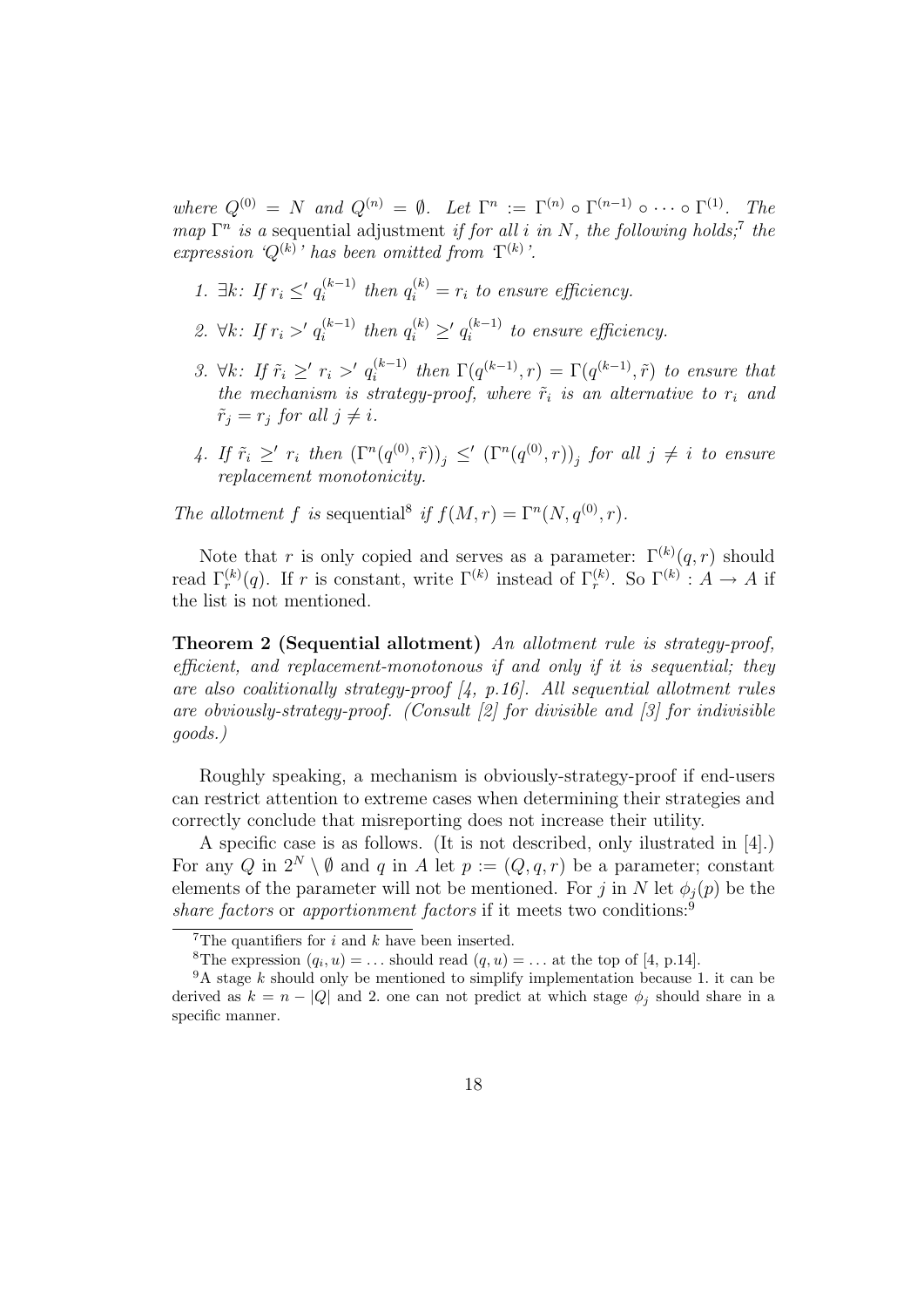- 1. For all parameters p one has  $\sum_{j\in Q} \phi_j(p) = 1$ .
- 2. Consider r and  $\tilde{r}$  in  $\varphi$  so that there is an i in N for which  $\tilde{r}_i \geq r_i > q_i$ and  $\tilde{r}_j = r_j$  for all  $j \neq i$ . Then  $\phi_j(Q, q, r) = \phi_j(Q, q, \tilde{r})$ .

Often, a share is apportionned to agents whose requirement can be fulfilled already; to avoid this, restrict sharing to agents in need by imposing

$$
\sum_{j \in Q: r_j > q_j} \phi_j(p) = 1
$$

instead. To distribute the available amount over the initial reference points in a way that is consistent with later such distributions, one may define  $\phi_i(N \cup$  $\{0\}$ ) where  $N \cup \{0\}$  is a dummy so as to let  $q_i^{(0)}$  $j_j^{(0)} := \phi_j(N \cup \{0\})M.$ 

Definition 8 (Sequential apportionment) Suppose  $1r > M > 0$ . For stage k in N define the parameter  $p^{(k-1)} := (Q^{(k-1)}, q^{(k-1)}, r)$  and let the kth sequential apportioning  $q^{(k)} = \Gamma^{(k)}(p^{(k-1)})$  be defined as follows. Locally define

$$
B^{(k)} := \{ j \in Q^{(k-1)} \mid q_j^{(k-1)} > r_j \}
$$

as the set of agents from whom to derive any surplus  $q_j^{(k-1)} - r_j$ . If  $B^{(k)} = \emptyset$ then output  $p^{(k-1)}$  and let  $\ell := k$  be the number of stages, otherwise continue as follows. Define the local variable  $i_k := \min B^{(k)}$  (an arbitrary choice) denoting the agent whose requirement is to be fulfilled. Let the new list be  $Q^{(k)} := Q^{(k-1)} \setminus \{i_k\}.$  For j in N let

$$
q_j^{(k)} := \begin{cases} r_{i_k} & \text{if } j = i_k \\ q_j^{(k-1)} + (q_{i_k}^{(k-1)} - r_{i_k})\phi_j(Q^{(k)}, q_j^{(k-1)}, r) & \text{if } j \text{ in } Q^{(k)} \\ q_j^{(k-1)} & \text{otherwise} \end{cases}
$$

and output  $\Gamma^{(k)} := (Q^{(k)}, q^{(k)}, r)$  as the new  $p^{(k)}$  which can be input of  $\Gamma^{(k+1)}$ . Once the final stage  $\ell$  has been reached,  $f(M, r) = q^{(\ell)}$  is the sequential apportionment.

The share factors can be conceived as priorities for sharing, but it is more customary to reserve the term 'priority' for a ranking which is applied before fixed-path or sequential allotment, though it may be defined as part of those allotments. Notice that  $Q^{(n)}$  would be empty so  $\phi_j(Q^{(n)})$  is not used. Stage n is even never reached because if it were, then for all  $j$  in  $N$  there would be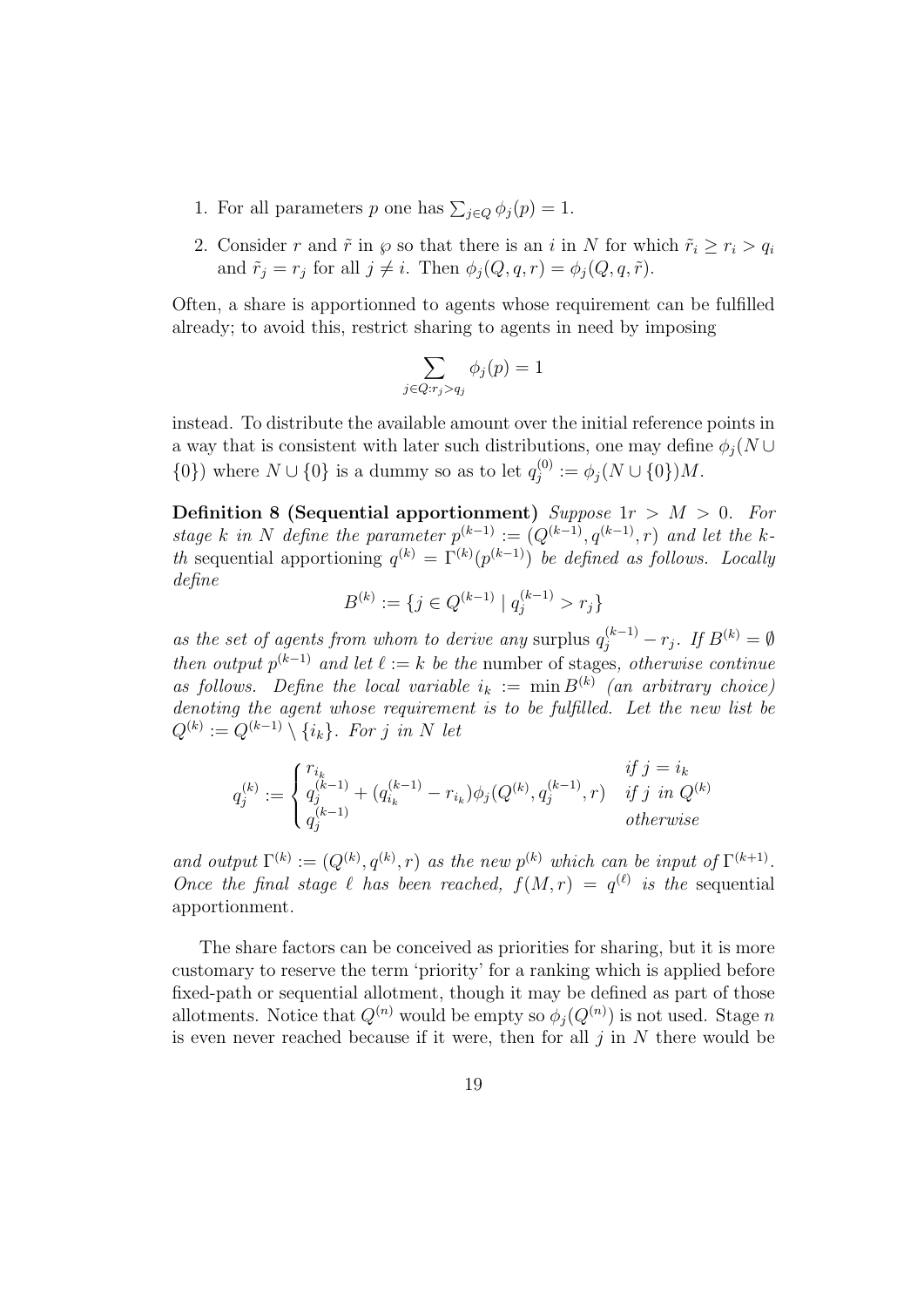a k so that  $q_j^{(k-1)} > r_j$ . Because  $q^{(k)}$  increases with k one would find  $q > r$ . But  $M = 1q > 1r > M$ , which is a contradiction.

The list is not a queue because clients can be served little by little, and simultaneously, while on the list. To match the mathematical definition,  $\ell$ can be raised to *n* after making some copies of  $q^{(\ell)}$ .

Lemma 9 (Sequential apportionment) The sequential apportionment is a sequential allotment.

**Proof** The domain and range A are respected:  $\sum_{i \in N} q_i^{(k)} = M$  for all k in N, formalize as is easily seen. Obviously, the algorithm has conditions 1 and 2 in Definition 7, p.17. Conditions 3 is also met: would  $\tilde{r}_{i_k} \geq r_{i_k} > q_{i_k}^{(k-1)}$  as in that condition, then the second condition on  $\phi$  guararantees that  $\phi_j(Q^{(k)}, q_j^{(k-1)})$  $j^{(\kappa-1)} \n, r$ stays the same if r is replaced with  $\tilde{r}$  and so does  $q_{i_k}^{(k-1)} - r_{i_k}$  because  $i_k$  is in the role of j in condition 3, that is,  $r_{i_k} = \tilde{r}_{i_k}$ . Therefore,  $q^{(k)}$  is unaffected and so is  $\Gamma$ , for it nowhere else depends on r. For property 4, there are two cases. 1. If  $r_{i_k} \leq \tilde{r}_{i_k} \leq q_{i_k}^{(k-1)}$  $\sum_{i_k}^{(k-1)}$  then the surplus shared with the list is smaller, so all get less or the same. 2. If  $q_{i_k}^{(k-1)} \leq \tilde{r}_{i_k}$  then the surplus even drops to zero.

**Lemma 10** For all j in N there exists k in N so that  $y_j = \min\{r_j, q_j^{(k)}\}$ . In particular,  $k = \ell$  is an example:  $y_j = \min\{r_j, q_j^{(\ell)}\}.$ 

**Proof** If there is a stage k at which  $j = i_k$  then  $r_j < q_j^{(k-1)}$  and  $r_j = q_j^{(k)}$  $q_j^{(k+1)} = \cdots = q_j^{(\ell)} = y_j$ . If there is no such stage, then  $r_j \ge q^{(k)}$  for all  $k = 1, \ldots, \ell$  and as  $q^{(k)}$  is non-decreasing,  $r_j \ge q^{(\ell)} = y_j$ .

Because of the minimum, the surplus  $q_{i_k}^{(k-1)} - r_{i_k}$  for  $i_k = \min B^{(k)}$  is best couched as a slightly modified variable  $d_i^{(k-1)}$  $j_i^{(k-1)} := \max\{0, q_i^{(k-1)} - r_i\}$ for *i* and *k* in *N*. For,  $q_i^{(k-1)} - d_i^{(k-1)} = \min\{r_i, q_i^{(k-1)}\}$ . (This is because  $u - \min\{u, v\} = \max\{0, u - v\}$  for any real numbers u and v.) The variable  $d^{(k-1)} := d_{i_k}^{(k-1)}$  $\binom{k-1}{i_k}$  is used in the following example.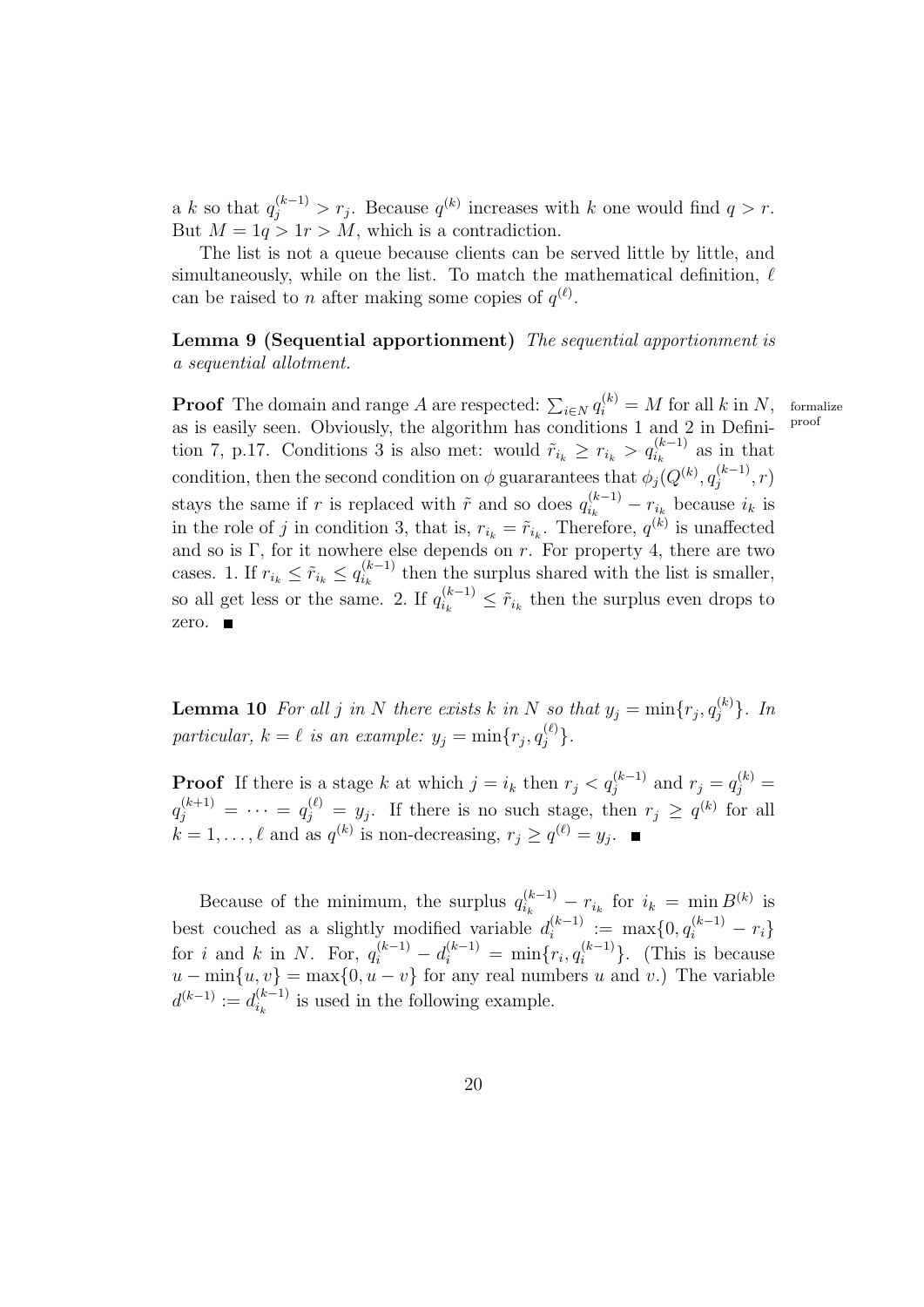**Example 10** Let  $\phi_i(Q) := 1/|Q|$  for a uniform allocation, that is, independent of j. Superfluous parameters are henceforth omitted. Consider  $r :=$  $(2, 1, 10)$  and  $q^{(0)} := (4, 4, 4)$ . So  $M = 12$ . (As it were,  $q_j^{(0)} = q_j^{(-1)} + \phi d^{(-1)}$ for  $q_j^{(-1)} = 0$  and  $d^{(-1)} = M$ .) For  $k = 1$  one has  $B^{(1)} = \{1, 2\}$  so  $i_1 = 1$  while for the uniform rule, it would have been 2 because of the ordering on the basis of the coordinates of r. The surplus is  $d^{(0)} = 4 - 2 = 2$  and the new list is  $Q^{(1)} = \{2, 3\}$ . As  $\phi(Q^{(1)}) = \frac{1}{2}$  one finds  $q^{(1)} = (2, 4 + \frac{1}{2}, 4 + \frac{1}{2}) = (2, 5, 5)$ . Indeed,  $1q^{(1)} = 12$ . For  $k = 2$  results  $i_2 = 2$  and  $d^{(1)} = q_2^{(1)} - r_2 = 5 - 1 = 4$ . The new list is  $Q^{(2)} = \{3\}$ . From  $\phi(Q^{(2)}) = 1$  follows  $q^{(2)} = (2, 1, 5 + 4)$ . (Notice that, just as with the uniform rule, there is a raise  $q_2^{(1)} = q_1^{(0)} + 1$  while the next step recognizes that  $1 = r_2 < q_2^{(1)} = 5$ , which was apparent from  $1 = r_2 < q_2^{(0)} = 4$  already. At the next stage, the surplus thereof is added to  $q_3^{(2)}$  $3^{(2)}$ . Would the surplus  $d^{(0)} = 2$  have been added to  $q_3^{(2)}$  $v_3^{(2)}$  rightaway, the number of manipulations would be the same and generaly, approximately the same. Notice also that the order by which elements are taken from  $B^{(1)}$  is immaterial.) For  $k = 3$  the set  $B^{(2)}$  is empty so the output is  $y = q^{(2)} = (2, 1, 9)$ which is the same as for the uniform rule.  $\blacksquare$ 

The following example of a "uniform" (that is, "weightless") apportionment is from [4, p.15].

**Example 11** Let  $q^{(0)} := (\frac{1}{6}, \frac{1}{3})$  $\frac{1}{3}, \frac{1}{6}$  $\frac{1}{6}, \frac{1}{3}$  $\frac{1}{3}$ ) be initial endowments. Define

$$
\phi_j(Q, q, r) := \begin{cases} 1/|Q \cap \{1, 2\}| & \text{if } j \in \{1, 2\} \text{ and } r_{1,2} \nleq q_{1,2} \\ 1/|Q \cap \{3, 4\}| & \text{if } j \in \{3, 4\} \text{ and } r_{1,2} \leq q_{1,2} \\ 0 & \text{otherwise} \end{cases}
$$

for j in Q. Note that  $r_{1,2} \le q_{1,2}$  means that  $r_1 \le q_1$  and  $r_2 \le q_2$  so agents 1 and 2 can both be satisfied. So, share evenly among agents 1 and 2 if any of them is in need, otherwise among the others, irrespective of whether they are in need. To check that  $1\phi(Q, q, r) = 1$  is easy by distinguishing  $r_{1,2} \leq q_{1,2}$ and its negation. To check condition 2 on  $\phi_j$ : let j in {1, 2} be so that  $r_j > q_j$ . (This is impossible for  $j = 3$  and  $j = 4$ .) Then  $\phi$  remains as is if  $r_j$ is increased to  $\tilde{r}_j$ .

As a first case, let  $r_1 := \frac{1}{8}$  so  $r_1 < q_1^{(0)}$  and agent 1 can be satisfied. Consider stage  $k = 1$ . So  $B^{(1)} = \{1, \ldots\}$  where the dots can only be filled after a definition of  $r_2$  and so on. In any case,  $i_1 = 1$ . (In the sequel,  $i_k = k$ unless indicated otherwise.) As agent 1 is satisfied,  $y_1 = q_1^{(1)} = r_1 = \frac{1}{8}$  $\frac{1}{8}$ . The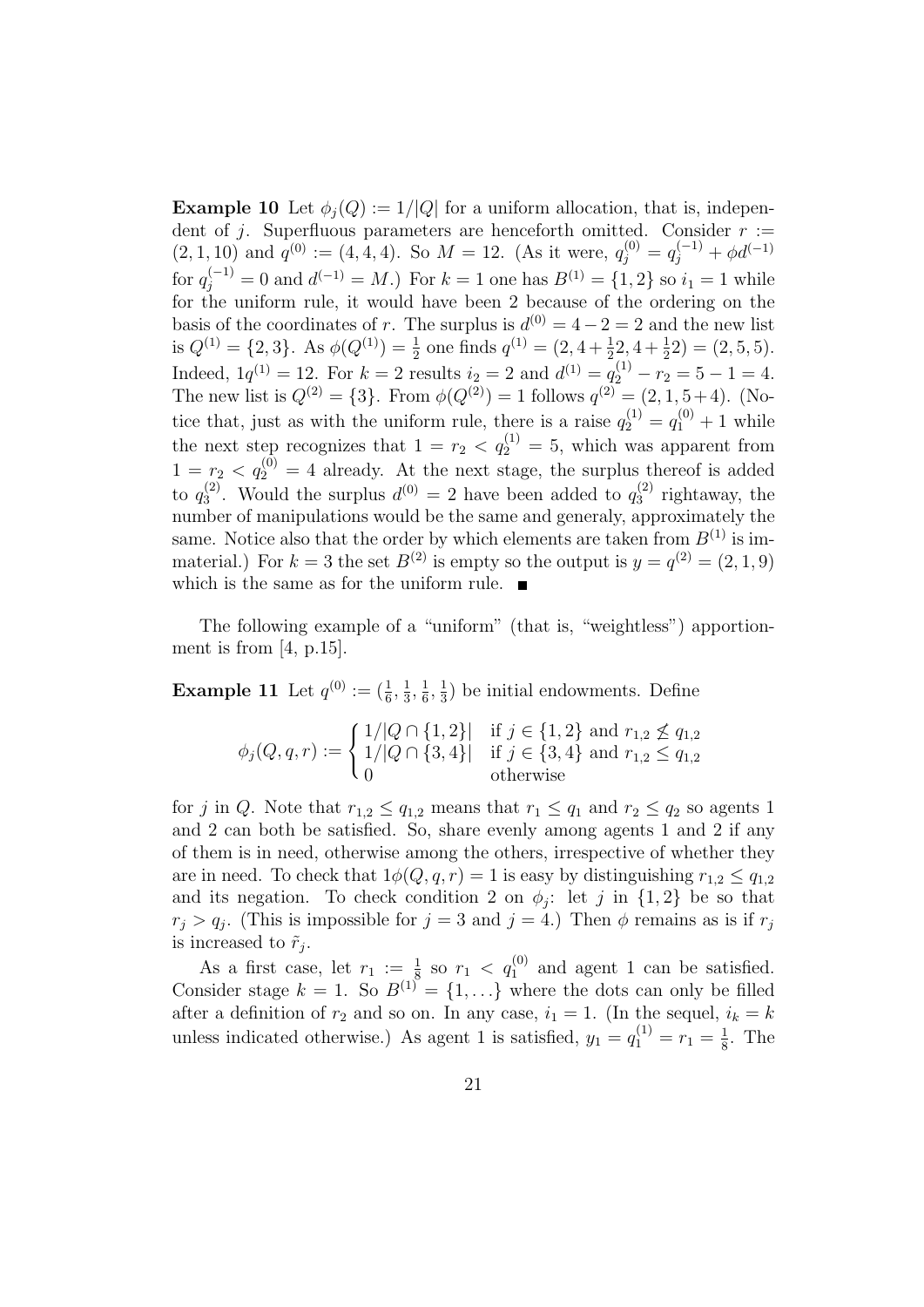new list is  $Q^{(1)} = \{2, 3, 4\}$ . The way the surplus  $d^{(0)} = \frac{1}{6} - \frac{1}{8} = \frac{1}{24}$  is shared depends on whether agent 2 is in need. For  $r_2$  consider the following two cases.

1. Let  $r_2 := 1$  so  $r_2 > q_2^{(0)}$  and agent 2 is in need. Consequently,

$$
\phi_j(Q^{(1)}, q^{(0)}, r) = \begin{cases} 1 & \text{if } j = 2 \\ 0 & \text{otherwise} \end{cases}
$$

and  $q_2^{(1)} = \frac{1}{3} + d^{(0)} = \frac{3}{8}$  $\frac{3}{8}$  so  $q^{(1)} = (\frac{1}{8}, \frac{3}{8})$  $\frac{3}{8}, \frac{1}{6}$  $\frac{1}{6}, \frac{1}{3}$  $\frac{1}{3}$ ). Now for stage  $k = 2$ . As  $r_2 > q_2^{(1)} = \frac{3}{8}$  $\frac{3}{8}$  agent 2 is not in  $B^{(2)}$ . Suppose  $r_3 = r_4 = 1$ . So  $B^{(2)} = \emptyset$ and the iteration halts with outcome  $y = q^{(1)}$ .

2. Let  $r_2 := \frac{1}{12}$  so  $r_2 < q_2^{(0)} = \frac{1}{3}$  $\frac{1}{3}$ . As agents 1 and 2 can both be satisfied,

$$
\phi_j(Q^{(1)}, q^{(0)}, r) = \begin{cases} \frac{1}{2} & \text{if } j \in \{3, 4\} \\ 0 & \text{otherwise} \end{cases}
$$

and this yields  $q^{(1)} = (r_1, \frac{1}{3})$  $\frac{1}{3}, \frac{1}{6} + \frac{1}{2}$  $\frac{1}{2}d^{(0)}, \frac{1}{3} + \frac{1}{2}$  $\frac{1}{2}d^{(0)}$ ). Remember that  $d^{(0)} =$  $\frac{1}{24}$  so  $q^{(1)} = (\frac{1}{8}, \frac{1}{3})$  $\frac{1}{3}, \frac{3}{16}, \frac{17}{48}$ . Note that nothing is added for agent 2, whose requirement could have been fulfilled already at stage 1. Now for stage  $k = 2$ . As agent 2 can be satisfied,  $B^{(2)} = \{2,...\}$  where the dots depend on  $r_3$  and  $r_4$ . So  $i_2 = 2$  and  $y_2 = q_2^{(2)} = r_2$ . Share  $d^{(1)} =$  $q_{2}^{(1)}-r_{2}=\frac{1}{4}$  $\frac{1}{4}$  among the new list  $Q^{(2)} = \{3, 4\}$  using the same factors  $\phi_j(Q^{(2)}, q^{(1)}, r) = \frac{1}{2}$  for j in  $Q^{(2)}$ . So  $q^{(2)} = (r_1, r_2, \frac{3}{16} + \frac{1}{2})$  $\frac{1}{2}d^{(1)}, \frac{17}{48} + \frac{1}{2}$  $\frac{1}{2}d^{(1)}$ which is  $q^{(2)} = (\frac{1}{8}, \frac{1}{12}, \frac{5}{16}, \frac{23}{48})$ . Consider  $k = 3$ . Let  $r_3 := 1$  so 3 is not in  $B^{(3)}$ . For  $r_4$  consider the following cases.

- (a) Let  $r_4 := 1$  so  $B^{(3)} = \emptyset$  and the iteration stops, outputting  $y = q^{(2)}$ .
- (b) Let  $r_4 := \frac{1}{3} + \frac{1}{24} = \frac{3}{8}$  $\frac{3}{8}$ . (If agent 4 were selected at stage 1 then  $r_4$  would have been capped by  $q_4^{(0)} = \frac{1}{3}$  $\frac{1}{3}$ .) So  $\frac{18}{48} = r_4 < q_4^{(2)} = \frac{23}{48}$ yielding  $B^{(3)} = \{4\}$  and agent 4 is satisfied with  $y_4 = r_4$ . The surplus  $d^{(2)} = q_4^{(2)} - r_4 = \frac{5}{48}$  is shared with  $Q^{(3)} = \{3\}$  using the factor  $\phi_3(Q^{(3)}, q^{(2)}, r) = 1$  to yield  $q_3^{(3)} = q_3^{(2)} + d^{(2)} = \frac{5}{16} + \frac{5}{48} = \frac{5}{12}$ . Consider  $k = 4$ . As  $1 = r_3 > q_3^{(3)}$  the iteration stops with  $y_3 = q_3^{(3)}$  $\frac{1}{3}^{(3)}$ . So  $y = (r_1, r_2, 1 - r_1 - r_2 - r_4, r_4).$

As a second case, let  $r_i > q_i^{(0)}$  for i in  $\{1, 2, 3\}$  and  $r_4 := \frac{1}{6}$  so  $r_4 < q_4^{(0)} = \frac{1}{3}$  $\frac{1}{3}$ . Let  $k = 1$  so  $B^{(1)} = \{4\}$  from which  $i_1 = 4$  and  $y_4 = r_4$ . Further,  $Q^{(1)} = \{1, 2, 3\}$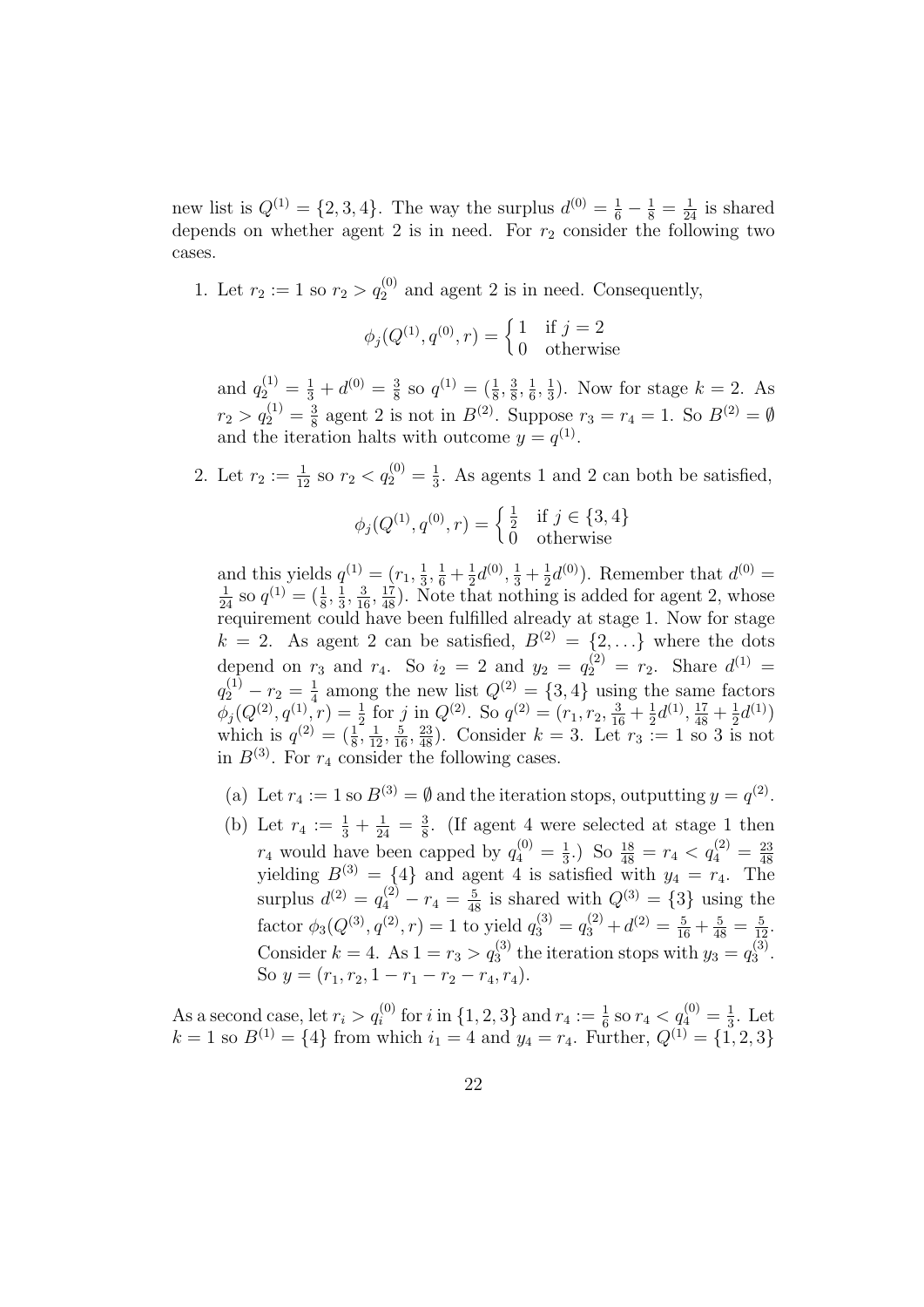and  $d^{(0)} = q_4^{(0)} - r_4 = \frac{1}{6}$  $\frac{1}{6}$ . As agents 1 and 2 are in need and have priority, so  $q^{(1)} = (\frac{1}{6} + \frac{1}{2})$  $\frac{1}{2}d^{(0)}$ ,  $\frac{1}{3} + \frac{1}{2}$  $\frac{1}{2}d^{(0)}, \frac{1}{6}$  $(\frac{1}{6}, r_4)$ , that is,  $q^{(1)} = (\frac{1}{4}, \frac{5}{12}, \frac{1}{6})$  $\frac{1}{6}, \frac{1}{6}$  $(\frac{1}{6})$ . For  $r_1$  and  $r_2$ consider the following cases.

- 1. Suppose  $r_1 = r_2 = 1$ . So  $r_1 > q_1^{(1)}$  and  $r_2 > q_2^{(1)}$ . The iteration stops with  $y = q^{(1)}$ .
- 2. Suppose  $r_1 = \frac{1}{5}$  $\frac{1}{5}$  and  $r_2 = \frac{3}{8}$  which still obeys  $r_2 > q_2^{(0)} = \frac{1}{3}$  $\frac{1}{3}$ . So  $r_1 \, < \, q_{1}^{(1)} \, = \, \frac{1}{4}$  $\frac{1}{4}$  and  $r_2 < q_2^{(1)} = \frac{5}{12}$ . (Initially, though,  $r_1 > q_1^{(0)} = \frac{1}{6}$ 6 and  $r_2 > q_2^{(0)} = \frac{1}{3}$  $\frac{1}{3}$ , as assumed at the outset.) Consider stage  $k = 2$ . Still,  $r_3 > q_3^{(1)} = \frac{1}{6}$  without further specification yet. So  $B^{(2)} = \{1, 2\}$ and  $i_2 = 1$  as well as  $y_1 = q_1^{(2)} = r_1$  and  $d^{(1)} = q_1^{(1)} - r_1 = \frac{1}{20}$ . So  $Q^{(2)} = \{2, 3\}$  and as both agents 1 and 2 can be satisfied,

$$
\phi_j(Q^{(2)}, q^{(1)}, r) = \begin{cases} 1 & \text{if } j = 3 \\ 0 & \text{if } j = 2 \end{cases}
$$

and  $q_{3_{12}}^{(2)} = \frac{1}{6} + \frac{1}{20} = \frac{13}{60}$ . So  $q^{(2)} = (r_1, \frac{5}{12}, \frac{13}{60}, r_4)$ , that is,  $q_{(2)}^{(2)} =$  $\left(\frac{1}{5}\right)$  $\frac{1}{5}, \frac{5}{12}, \frac{13}{60}, \frac{1}{6}$  $\frac{1}{6}$ ). Now suppose  $r_3 = 1$ . At  $k = 3$ , only surplus  $d^{(2)} =$  $q_2^{(2)} - r_2 = \frac{1}{24}$  can be got from  $B^{(3)} = \{2\}$ . The new list is  $Q^{(3)} = \{3\}$ and the corresponding factor is 1. So  $q_3^{(3)} = \frac{13}{60} + \frac{1}{24} = \frac{31}{120}$  and  $q^{(3)} = (r_1, r_2, \frac{31}{120}, r_4)$ , that is,  $q^{(3)} = (\frac{1}{5}, \frac{3}{8})$  $\frac{3}{8}, \frac{31}{120}, \frac{1}{6}$  $\frac{1}{6}$ ). This is the output at  $k = 4$ , where the iteration stops and essentially outputs  $y =$  $q^{(3)} = (r_1, r_2, 1 - r_1 - r_2 - r_4, r_4).$ 

3. Suppose  $r_1 > q_1^{(1)} = \frac{1}{4}$  $\frac{1}{4}$  (still unspecified) and, as in the previous item,  $r_2 := \frac{3}{8} < q_2^{(1)} = \frac{5}{12}$ . Consider  $k = 2$ . Only from  $B^{(2)} = \{2\}$  can a surplus be derived:  $d^{(1)} = \frac{5}{12} - \frac{3}{8} = \frac{1}{24}$ . So  $y_2 = r_2$  and the new list is  $Q^{(2)} = \{1,3\}$ . Agent 1 is in need, so the factor would be 1 for agent 1 and 0 for agent 3, were it not that a variation is introduced at this point: after sharing the surplus from agent 4 to the high priority agents 1 and 2, now share the new surplus with those who are still in need irrespective of the priority. So, the formula for  $\phi_i$  would have to use the whole history  $q^{(1)}, \ldots, q^{(k-1)}$  to determine whether a surplus was shared already with agents in need. (This seems to be ethically inconsistent.) So, divide  $d^{(1)} = \frac{1}{24}$  equally amongst agents 1 and 3. This yields  $q^{(2)} = (\frac{1}{4} + \frac{1}{2})$ 2  $\frac{1}{24}$ ,  $r_2$ ,  $\frac{1}{6}$  +  $\frac{1}{2}$ 2  $\frac{1}{24}$ ,  $r_4$ ), that is,  $q^{(2)} = \left(\frac{13}{48}, \frac{3}{8}\right)$  $\frac{3}{8}, \frac{3}{16}, \frac{1}{6}$  $(\frac{1}{6})$ . For stage  $k = 3$  consider the following possibilities.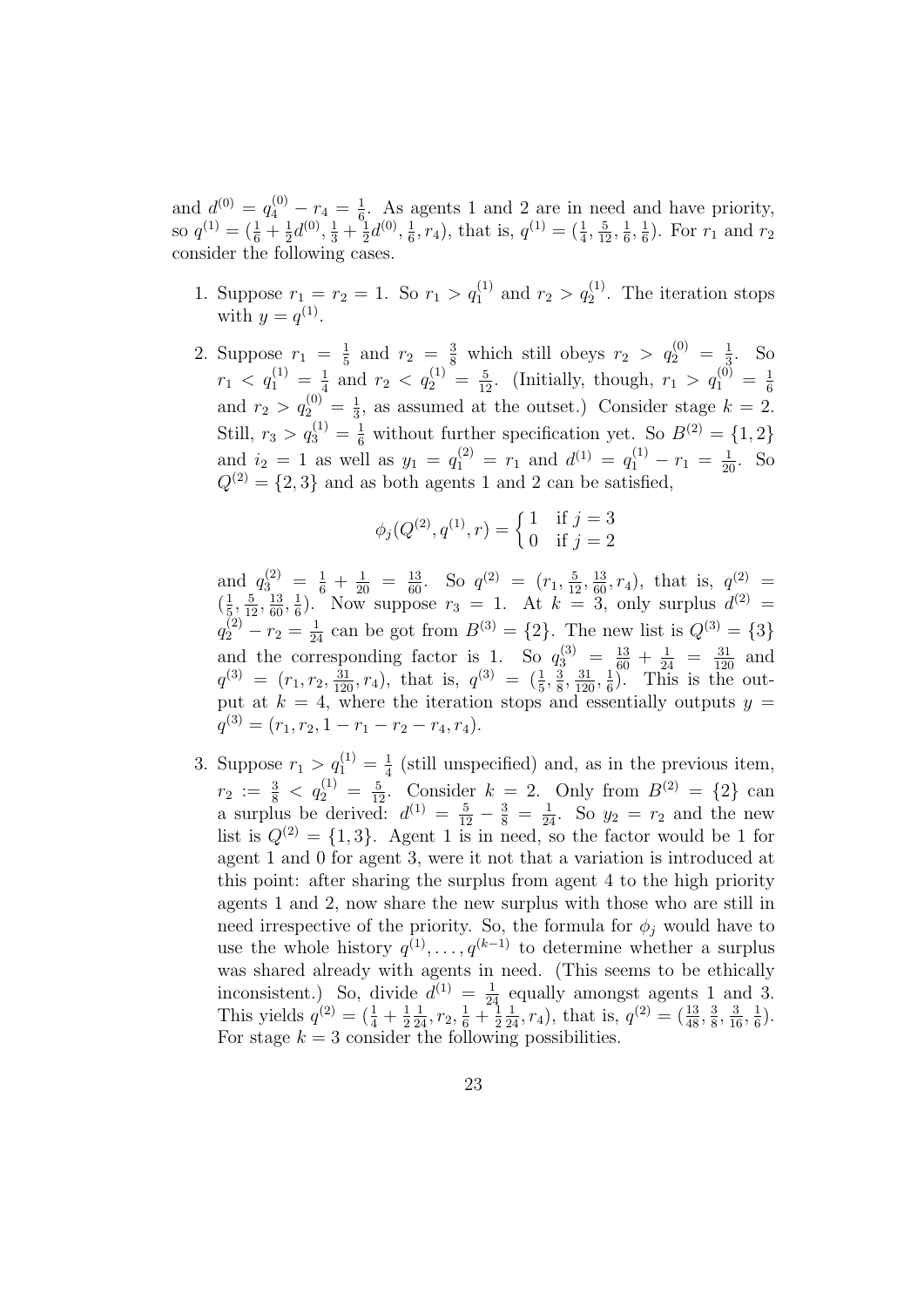- (a) Suppose either  $r_1 = \frac{25}{96}$  or  $r_3 = \frac{17}{96}$ . So  $r_1 < q_1^{(2)} = \frac{13}{48} = \frac{26}{96}$  or  $r_3 <$  $q_3^{(2)} = \frac{3}{16} = \frac{18}{96}$ . (Both is impossible, for otherwise, all requirements would be fulfilled.) This is compatible with  $r_1 > q_1^{(1)} = \frac{1}{4} = \frac{24}{96}$ 96 and  $r_3 > q_3^{(1)} = \frac{1}{6} = \frac{16}{96}$  as established above. So  $y_1 = r_1$  or  $y_3 = r_3$ , respectively, and the excess is given to the other.
- (b) Suppose  $r_1 = 1 \ge q_1^{(3)}$  and  $r_3 = 1 \ge q_3^{(3)}$  $y_3^{(3)}$  then  $y = q^{(2)}$ .

Many other variations are possible.  $\blacksquare$ 

This ends the treatment of sequential allotment.

#### 4.3 Synthesis

To finish, the fixed-path mechanism is cast in the form of sequential allotment

and the floor function is considered for the indivisible goods.<br>A variable  $a^{(k)}$  is sought for which  $1a^{(k)} = M$  for all  $k$  in M. The consection indices A variable  $q_i^{(k)}$  is sought for which  $1q^{(k)} = M$  for all k in N. The expression indices  $i_i^{(k)}$  is sought for which  $1q^{(k)} = M$  for all k in N. The expression for  $\lambda^{(k)}$  in Definition 6, p.14 reads  $\sum_{i=1}^{k-1} y_i + G_k(\lambda^{(k)}) = M$ . (See Definition 3, p.6 for the auxiliary variables.) This means that initially,  $1g(\lambda^{(1)}) = M$ . Suppose agent 1 can be satisfied, so  $y_1 = r_1$ . For  $k = 2$ , the surplus  $M - r_1$ is divided according to  $r_1 + G_2(\lambda^{(2)}) = M$ . Thanks to the ordering of r, the general identity is  $R_b + G_b(\lambda^{(b)}) = M$  for  $b = b_L(M)$ . This suggests the following choice for  $q_i^{(k)}$  $\binom{\kappa}{i}$ .

Definition 9 (Sequential adjustment along a fixed path) For sequential adjustment along a fixed path, *define the reference points, for ordered r*, by

$$
q_j^{(k)} := \begin{cases} r_j & \text{if } j = 1, \dots, k \\ g_j(G_{k+1}^{\leftarrow}(M - R_{k+1})) & \text{if } j = k+1, \dots, n \end{cases}
$$

for  $k = 0, \ldots, \ell$  where  $\ell := \max\{m \in N \mid R_{m+1} < M\}$ , after which  $y :=$  $q_{i}^{\left( m\right) }$  $j^{(m)}$ . If the coordinates of r are not necessarily ordered, then define  $\Gamma^{(k)}_j$  $j^{(\kappa)}$  by replacing the expression for  $q_i^{(k)}$  $j_j^{(k)}$  in Definition 8, p.19 with the initialization  $q_i^{(0)}$  $g_j^{(0)} := g_j(M)$  and with

$$
q_j^{(k)} := \begin{cases} r_{i_k} & \text{if } j = i_k \\ g_j \left( G_{k+1}^{\leftarrow} \left( -r_{i_k} + \sum_{i \in Q^{(k-1)}} q_i^{(k-1)} \right) \right) & \text{if } j \text{ in } Q^{(k)} \\ q_j^{(k-1)} & \text{otherwise} \end{cases}
$$

for  $k = 1, \ldots, n - 1$  where j in N. For the discrete case, continu for  $k =$  $\ell+1,\ldots,n-1$  by replacing  $r_{i_k}$  with  $\rho_{i_k} := \lfloor q^{(k)} \rfloor$ .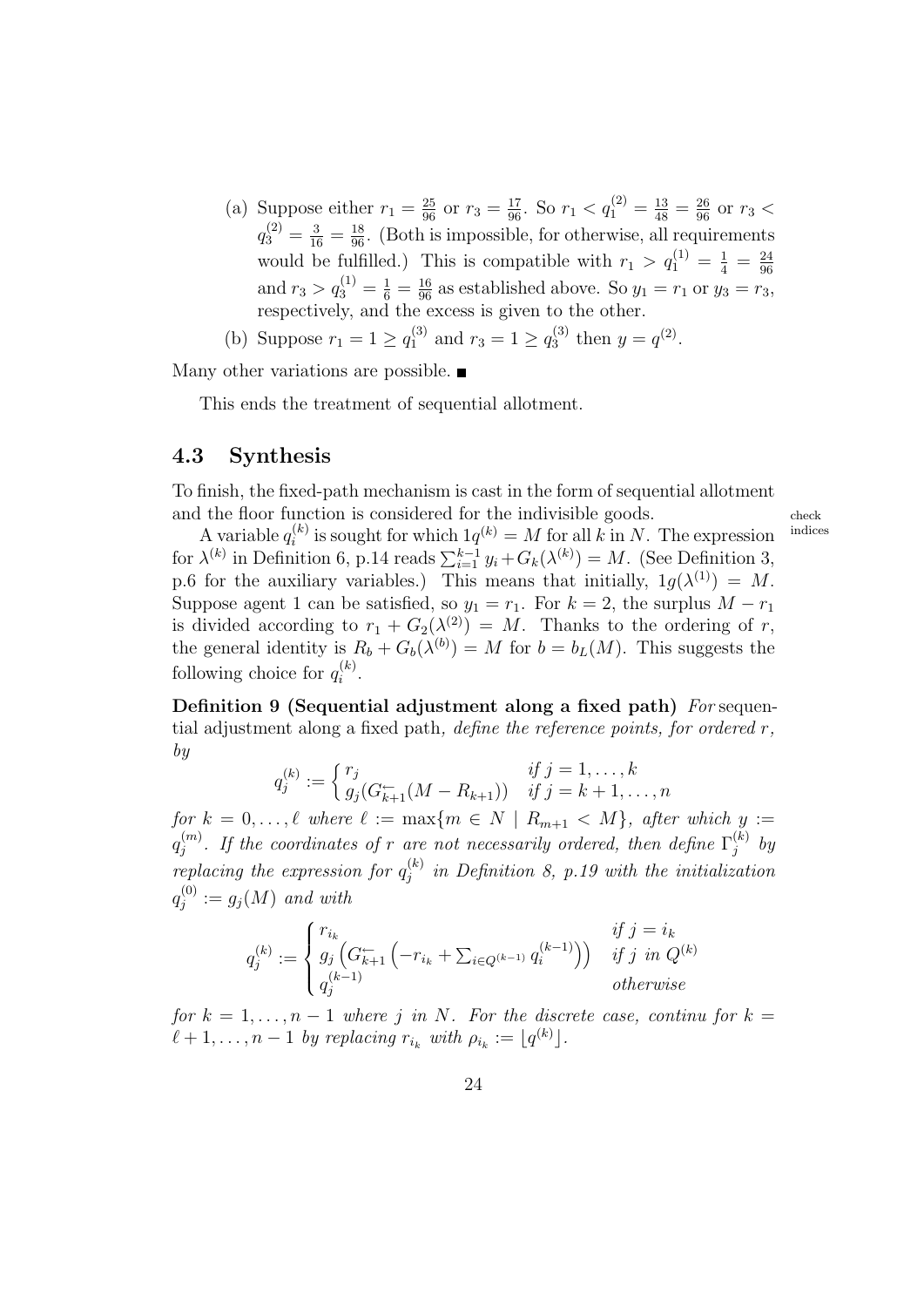The first equation is not an iteration because the outcome does not depend on the outcome of a previous stage.

Proposition 4 Sequential adjustment along a fixed path is a sequential adjustment (Definition 8, p.19) and outputs the same solution as terminal adjustment, Definition 6, p.14.

**Proof** The first definition follows from  $\sum_{i=1}^{b-1} r_i + G_b(\lambda^{(b)}) = M$  where  $b =$  $b_L(M)$ . This yields the second definition after the observation that for each k, the 'otherwise' case is just a copy of  $r_{i_{\kappa}}$  where  $\kappa < k$ . Formalize<br>Condition 1 is mot as before also for the discrete association 2 folled

Condition 1 is met as before, also for the discrete case. Condition 2 follows for real numbers because  $g_j \circ G_{k+1}^{\leftarrow}$  is monotonous. For integer numbers, at stage  $k = \ell + 1$  the original  $r_{i_k} > q_{i_k}$  is replaced with  $\rho_{i_k} = [q_{i_k}]$  so  $-\rho_{i_k} > -r_{i_k}$  in the argument of  $g_j \circ G_{k+1}^{\leftarrow}$ . Condition 3 is fulfilled because the expression  $q_i^{(k)}$  $g_j^{(k)} := g_j(G_{k+1}(\ldots))$  for j in  $Q^{(k)}$  does not depend on  $r_j$ . Condition 4 is satisfied because this expression also shows that, if  $r_{i_k}$  is raised, where k the particular stage for which  $i_k$  is set, then every other agent will not get more. In the discrete case, taking the floor function is immune for any raise of  $r_{i_k}$  for  $k = \ell + 1, \ldots, n$ .

The consequences will be stated in the conclusion.

**Example 12** As in Example 6, p.13 (weighted gains) suppose  $r = (1, 4, 2, 3)$ and  $w = (1, 2, 1, 1)$ . However, assume  $M = 9\frac{1}{2}$ . The terminal adjustment of Definition 6, p.14 for divisible goods yields:

$$
\lambda^{(1)} = \frac{5}{9} \quad g_1(\lambda^{(1)}) = \frac{19}{10} \quad y_1 = r_1 = 1
$$
  
\n
$$
\lambda^{(2)} = \frac{17}{8} \quad g_2(\lambda^{(2)}) = 4\frac{1}{4} \quad y_2 = r_2 = 4
$$
  
\n
$$
\lambda^{(3)} = 2\frac{1}{4} \quad g_3(\lambda^{(3)}) = 2\frac{1}{4} \quad y_3 = r_3 = 2
$$
  
\n
$$
\lambda^{(4)} = 2\frac{1}{2} \quad g_4(\lambda^{(4)}) = 2\frac{1}{2} \quad y_3 = 2\frac{1}{2}
$$

See also Example 7, p.16.

Now for Definition 9, p.24. For weighted gains,  $g_j(G_k^-(x)) = w_jx/(w_k +$  $\cdots + w_n$  for any x. So

$$
q^{(0)} = (1\frac{9}{10}, 3\frac{4}{5}, 1\frac{9}{10}, 1\frac{9}{10})
$$
  
\n
$$
q^{(1)} = (r_1, 4\frac{1}{4}, 2\frac{1}{8}, 2\frac{1}{8})
$$
  
\n
$$
q^{(2)} = (r_1, r_2, 2\frac{1}{4}, 2\frac{1}{4})
$$
  
\n
$$
q^{(3)} = (r_1, r_2, r_3, 2\frac{1}{2})
$$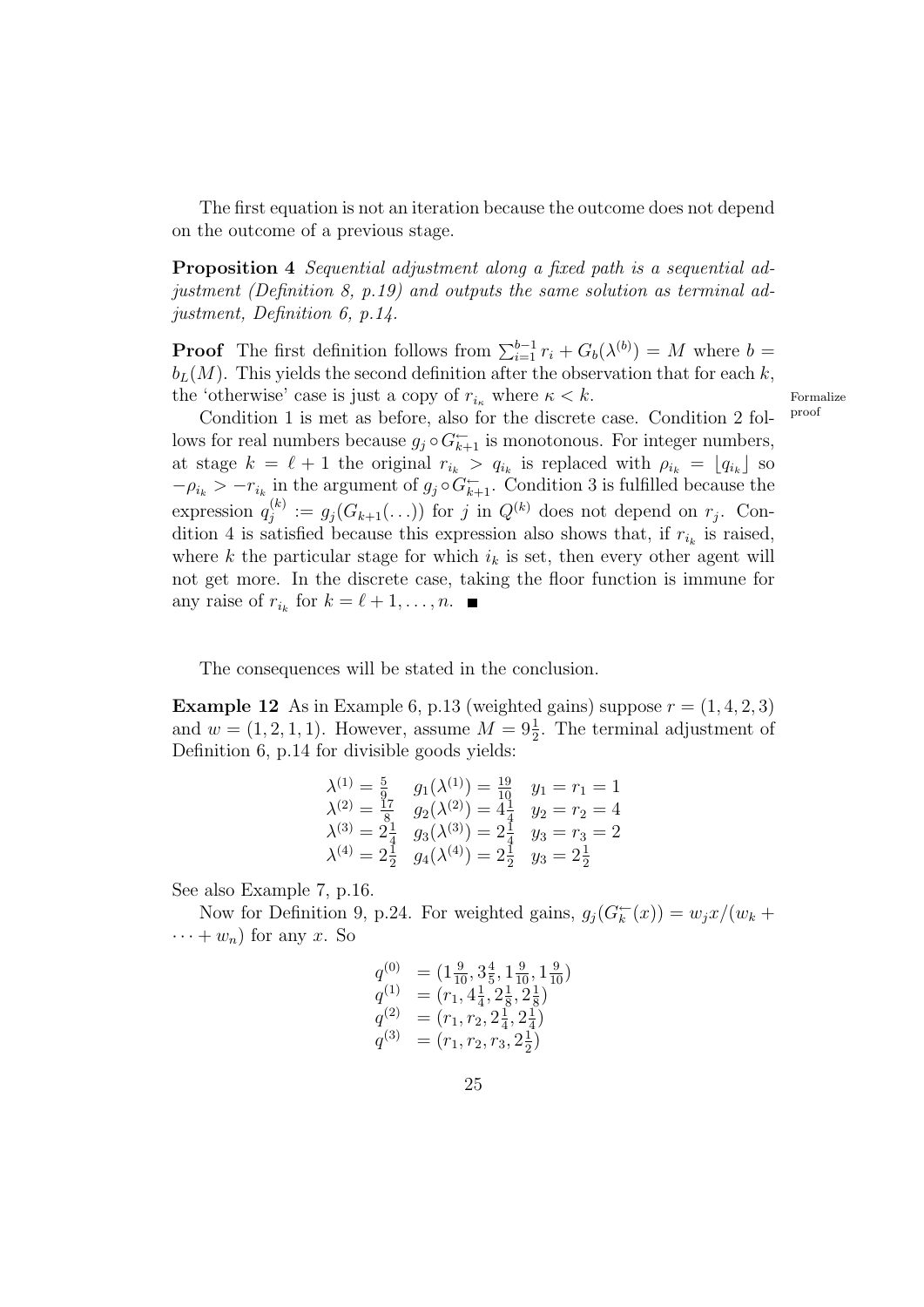and  $y = q^{(3)}$  agrees with the outcome of the terminal adjustment.

For unordered  $r$  keep the order because it will be clear that it does not matter. Initially,  $Q^{(0)} = N$  and  $q^{(0)}$  as above. Consider  $k = 1$  so  $B^{(1)} = \{1\}$ and  $Q^{(1)} = \{2, 3, 4\}$  because only  $r_1 < q_1^{(0)}$ . Notice that  $\sum_{i \in Q^{(0)}} q_i^{(0)} = M$ . So  $q^{(1)}$  as before. For  $k=2$  compare  $q_{2,3,4}^{(1)} = (4\frac{1}{4}, 2\frac{1}{8})$  $\frac{1}{8}$ ,  $2\frac{1}{8}$  $(\frac{1}{8})$  to  $r_{2,3,4} = (4,2,3)$  and conclude that  $B^{(2)} = \{2, 3\}$ . So  $i_2 = 2$  although  $i_2 = 3$  would also have been possible in case of a different order of r. Therefore,  $\sum_{i\in Q^{(1)}} q_i^{(1)} = 8\frac{1}{2}$  which is just an alternative computation of  $M - r_1$ , from which  $r_2$  is substracted. Further,  $Q^{(2)} = \{3, 4\}$  so  $q^{(2)}$  as indicated. Finally, for  $k = 3$ , compare  $q_{3,4}^{(2)} =$  $(2\frac{1}{4}, 2\frac{1}{4})$  $\frac{1}{4}$ ) to  $r_{3,4} = (2,3)$  and conclude  $B^{(2)} = \{3\}$ . From  $\sum_{i \in Q^{(2)}} q_i^{(2)} = 4\frac{1}{2}$ substract  $r_3$  and finish with  $y = q^{(3)}$  as before.

For the discrete case, repeat Example 7, p.16, where  $r = (1, 2, 3)$  and  $w = (2, 3, 4)$  or  $M = 5$ . Initially,  $q^{(0)} = (1\frac{1}{9}, 1\frac{2}{3})$  $\frac{2}{3}, 2\frac{1}{3}$  $(\frac{1}{3})$ . For  $k = 1$  process  $i_1 = 1$ so  $Q^{(1)} = \{2, 3\}$  and  $q^{(1)} = (1, 1\frac{5}{7})$  $\frac{5}{7}$ ,  $2\frac{2}{7}$  $\frac{2}{7}$ ). At this stage, the iteration would stop for real-valued numbers so  $\ell = 1$ . In this case, continue for  $k = 2$  by letting  $\rho_2 := \lfloor 1\frac{5}{7}\rfloor$  $\frac{5}{7}$ ] = 1. So  $y = q^{(2)} = (r_1, \rho_2, 3)$  as before. The step  $k = 3$  can be skipped because it just turns  $\rho_3 = q_3^{(2)} = 3$  into  $q_3^{(3)} = 3$ .

# 5 Conclusion and Further Research

In conclusion, fixed-path allotment has been implemented as a "terminal adjustment" (Definition 6, p.14) which in turn has been reworked to a case of sequential allotment. So, fixed path allotment is replacement monotonous. The terminal adjustment has been equipped with a floor function in the discrete case. In that case, it no longer is a fixed-path allotment but it still is a sequential allotment, so (Pareto) efficient (i.e. one-sided) and strategyproof, while also replacement monotonous, but not necessarily consistent or resource monotonous anymore, as for the fixed-path allotment.

Suggestions for further research are: adapting fixed-path allotment to handle the case that agents already possess the desired goods [15]; extending it to vector-valued supply  $M$  and requirements  $r_i$ , that is, for multiple types of goods [1, 17]; or a mixture of divisible and indivisible [10]; generalizing sequential allotment as a case of a multicriteria choice mechanism, that is, as a generalized median voter scheme with a tie-breaking rule [16]; investigating the relation between these allotments and a generalisation of the Kettele algorithm which also handles a lexigraphic ordering [6]; research into lattices,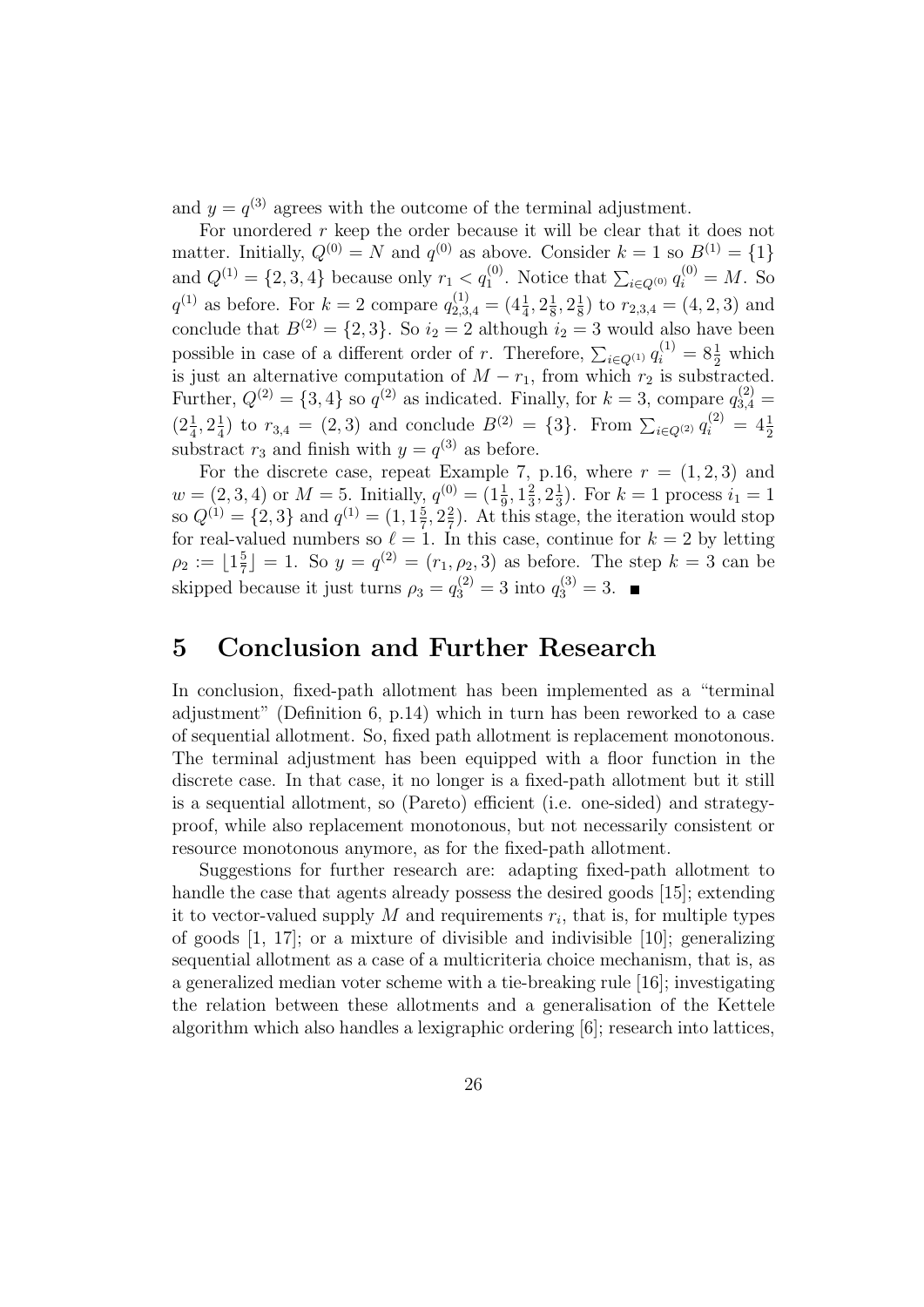as suggested by the appendix.

# A Residuation Theory

First, here are some notions for a partially ordered set M. For a total ordering (like in the main document) the maximum is the same as the greatest but the distinction has been retained to bring out the structure of the ordering. For x in M the principal ideal is  $(x) := \{m \in M \mid m \leq x\}$  and  $[x] := \{m \in M \mid m \leq x\}$  $M \mid m \geq x$  is the *principal filter* [13]. As in [11] for T a subset of M the set of upper bounds of T is  $U(T) := \{m \in M \mid \forall t \in T : m \geq t\}$  and the set of its lower bounds is  $L(T) := \{ m \in M \mid \forall t \in T : m \leq t \}.$  So  $U(T) = \bigcap_{t \in T} [t]$ and so on. As in [7] the *greatest* of T is the (unique) element  $G(T)$  so that  $\{G(T)\} = \{u \in T \mid \forall t \in T : u \geq t\}$  and the smallest element of T is the (unique) element  $S(T)$  so that  $\{S(T)\} = \{u \in T \mid \forall t \in T : u \leq t\}.$  These definitions do not depend on M, that is,  $\{G(M)\} = U(M)$  and so forth. The *infimum* of T is inf  $T := G(L(T))$  and the *supremum* of T is sup  $T :=$  $S(U(T))$ . So  $U(T) = \inf T$  etcetera. A function f is said to preserve the supremum of a set V if  $f(\sup V) = \sup f(V)$  where  $f(V) := \{f(v) | v \in V\}.$ The maximum of T is max  $T := \{t \in T \mid \forall u \in T : u \geq t \text{ implies } u = t\}$  and  $\min T := \{t \in T \mid \forall u \in T : u \leq t \text{ implies } u = t\}.$ 

The following is from chapter 3 of [12] but much can be found in literature about Galois connections, lattice theory, or universal algebra. Let  $P$  and  $Q$ be partially ordered sets.

A map  $f: P \to Q$  is monotone if  $p \leq \pi$  implies  $f(p) \leq f(\pi)$  for all p and  $\pi$  in P, where ' $\leq'$  is interpreted in P and Q separately. The map f is *residuated* if there exists a map  $g: Q \to P$  so that

$$
f(p) \le q
$$
 if and only if  $p \le g(q)$ 

for all  $p$  in  $P$  and all  $q$  in  $Q$ . The maps  $f$  and  $q$  are said to form a *residuated* pair. 10

A characterization is as follows. The maps  $f$  and  $g$  form a residuated pair if, and only if, both are monotone (that is, preserving, or reflecting,<sup>11</sup> the order) and  $p \leq g(f(p))$  for all p in P as well as  $q \geq f(g(q))$  for all q in Q.

<sup>&</sup>lt;sup>10</sup>In [13][p.15] this condition reads  $f(p) \geq q$  if and only if  $p \geq g(q)$  for the same order relation as  $[12]$ . Note: for a Galois connection, the order on  $Q$  is interpreted as the reverse order.

<sup>11</sup>The word 'reflect' is not preferred because it can be misinterpreted as 'reverse'.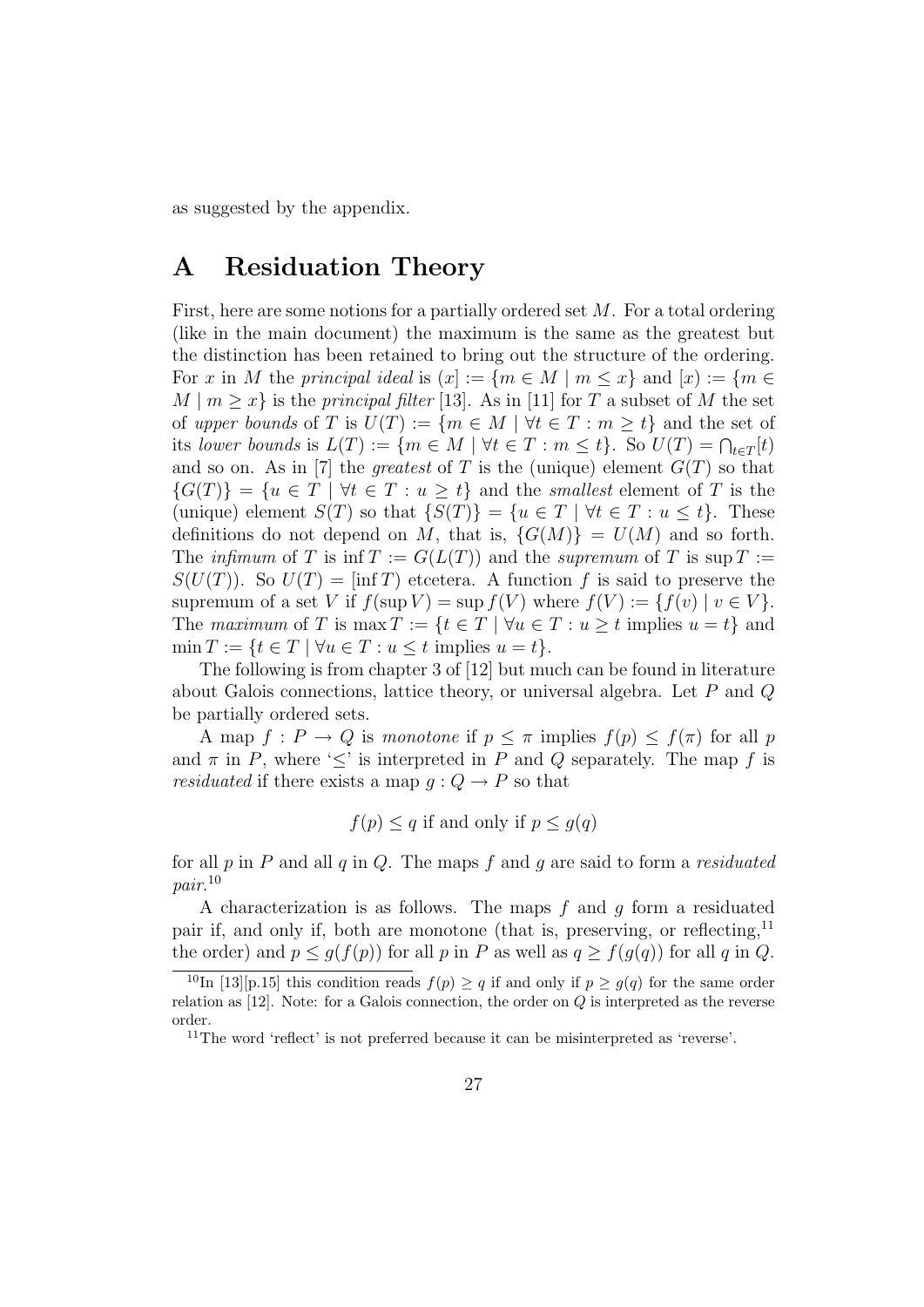It turns out that any g of a residuated pair  $(f, g)$  is uniquely determined by f. Therefore,  $q = \overline{f}$  is said to be the *residual* on f. Its form is:

$$
\overline{f} = \max\{p \in P \mid f(p) \le q\}
$$

The maximum is unique because it is a supremum, see the proof of Lemma 3.3 in [12]. Conversely,  $12$ 

$$
f(p) = \min\{q \in Q \mid p \le g(q)\}\
$$

if g belongs to a residuated pair  $(f, g)$ .

An additional condition<sup>13</sup> is that the maximum is taken of a non-empty set, that is,  $\forall q \in Q \exists p \in P : f(p) \leq q$ . Abbreviate the range of f as  $W := f(P)$ . As is easily seen, this condition is equivalent to  $S(Q)$  exists and  $S(Q) \in W$ . Similarly, let  $V := g(Q)$ . The condition for the minimum is  $\forall p \in P \; \exists q \in Q : p \leq g(q)$ . That is,  $G(P)$  exists and  $G(P) \in V$ .

Some important applications of this machinery are the following. The restrictions  $f|_V$  and  $g|_W$  are each other's inverse and preserve order. Further, in any residuated pair  $(f, q)$  the f preserves arbitrary existing suprema and g preserves arbitrary existing infima. (Here, 'arbitrary existing supremum' means: supremum of any set, if the supremum exists.) If existence is guaranteed (that is, P and Q are complete lattices) then a function  $f: P \to Q$ is residuated if, and only if, f preserves arbitrary suprema; conversely, a function  $g: Q \to P$  is the residual of some function if, and only if, g preserves arbitrary infima.

# References

- [1] Adachi, T. (2010) The uniform rule with several commodities: A generalization of Sprumont's characterization, Journal of Mathematical Economics, vol.46, no.6, pp.952-964.
- [2] Arribillaga, R.P.; Massó, J.; Neme, A. (2020) On obvious strategyproofness and single-peakedness, Journal of Economic Theory, Volume 186, pp.1-33.

<sup>&</sup>lt;sup>12</sup>In [13] f is called *residuated* of g. The on-line correction to [13] should be ignored here, for otherwise these terms would be reversed. Note that it is now recognized that the residuated is 1. unique and 2. a maximum.

<sup>&</sup>lt;sup>13</sup>This condition is missing from the literature.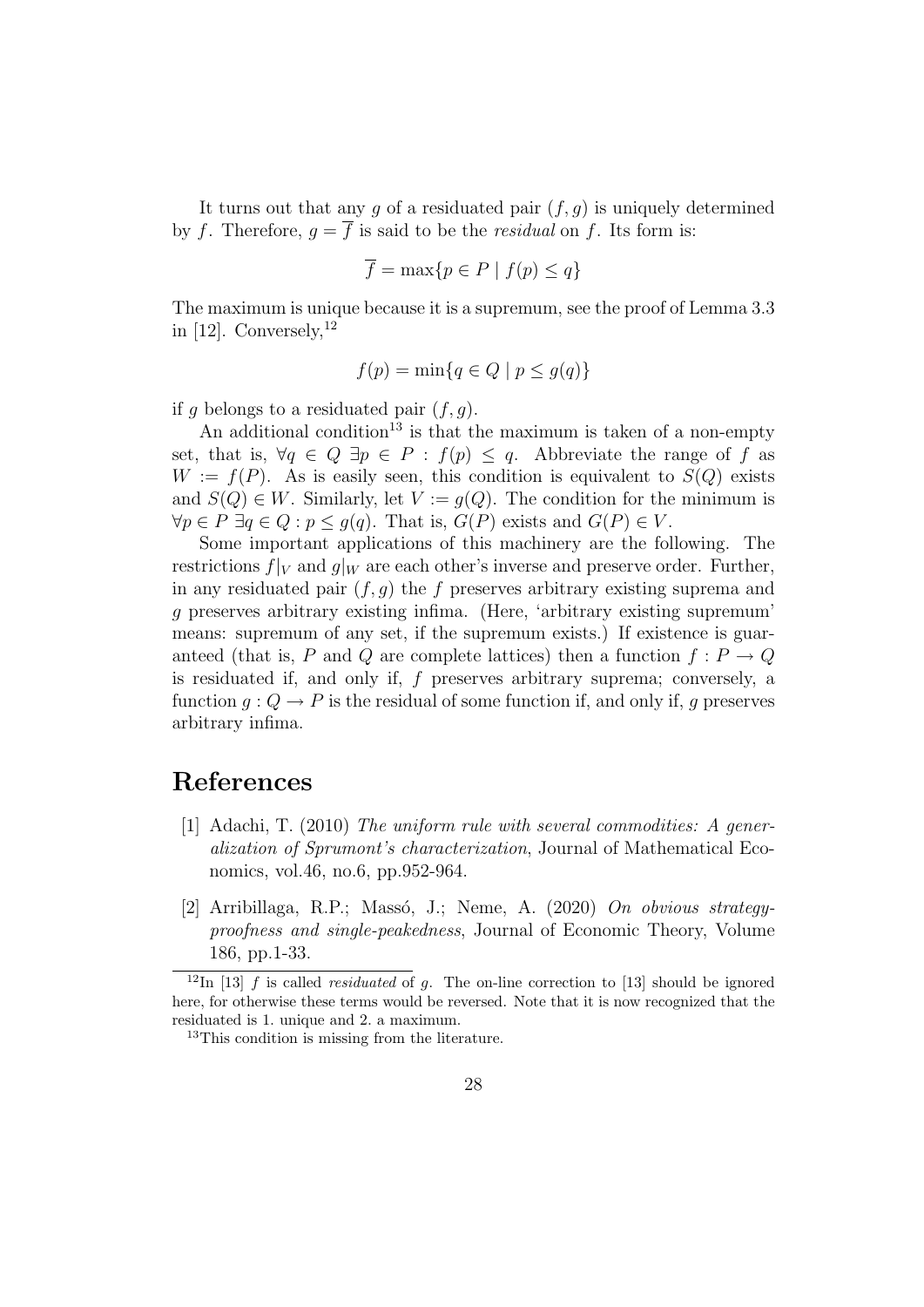http://pareto.uab.es/jmasso/pdf/ Arribillaga\_Masso\_Neme\_JET\_2020.pdf

[3] Arribillaga, R.P.; Massó, J.; Neme, A. (2019) All Sequential Allotment Rules Are Obviously Strategy-Proof, Barcelona GSE Working Paper 1108 and UFAE-IAE Working Paper 966.19. The discrete case is in Appendix 2. See

http://pareto.uab.es/wp/2019/96619.pdf

via

https://econpapers.repec.org/paper/aubautbar/966.19.htm

The Barcelona GSE Working Paper 1108 is not available at GSE.

- [4] Barber`a, S.; Jackson, M. O.; Neme, A. (1997). Strategy-Proof Allotment Rules, Games and Economic Behavior, vol.18, pp.1-21.
- [5] Chandramouli, Sh.; Sethuraman, J. (November 2017) Groupstrategyproofness of the egalitarian mechanism for constrained rationing problems. Mathematical Social Sciences, vol.90, pp.111-118.
- [6] Charnes, A.; Zhang, D. (March 1988) A Further Generalized Kettele Algorithm with Multiple Constraints, Center for Cybernetic Studies, report 593. (Also in Journal of Information and Optimization Sciences, Vol.11, 1990, no.3)
- [7] Cohn, P.M. (1965) Universal Algebra, London etc.: Harper & Row.
- [8] Cole, R.; Gkatzelis, V.; Goel, G. (2013). Mechanism Design for Fair Division: Allocating Divisible Items Without Payments. Proceedings of the Fourteenth ACM Conference on Electronic Commerce. New York: ACM, pp.251-268.
- [9] Ehlers, L. (2002) On Fixed-Path Rationing Methods, Journal of Economic Theory, vol.106, pp.472-477.
- [10] Flores-Szwagrzak, K. (Dec. 2015) Priority classes and weighted constrained equal awards rules for the claims problem, Journal of Economic Theory Vol.160, pp.36-55.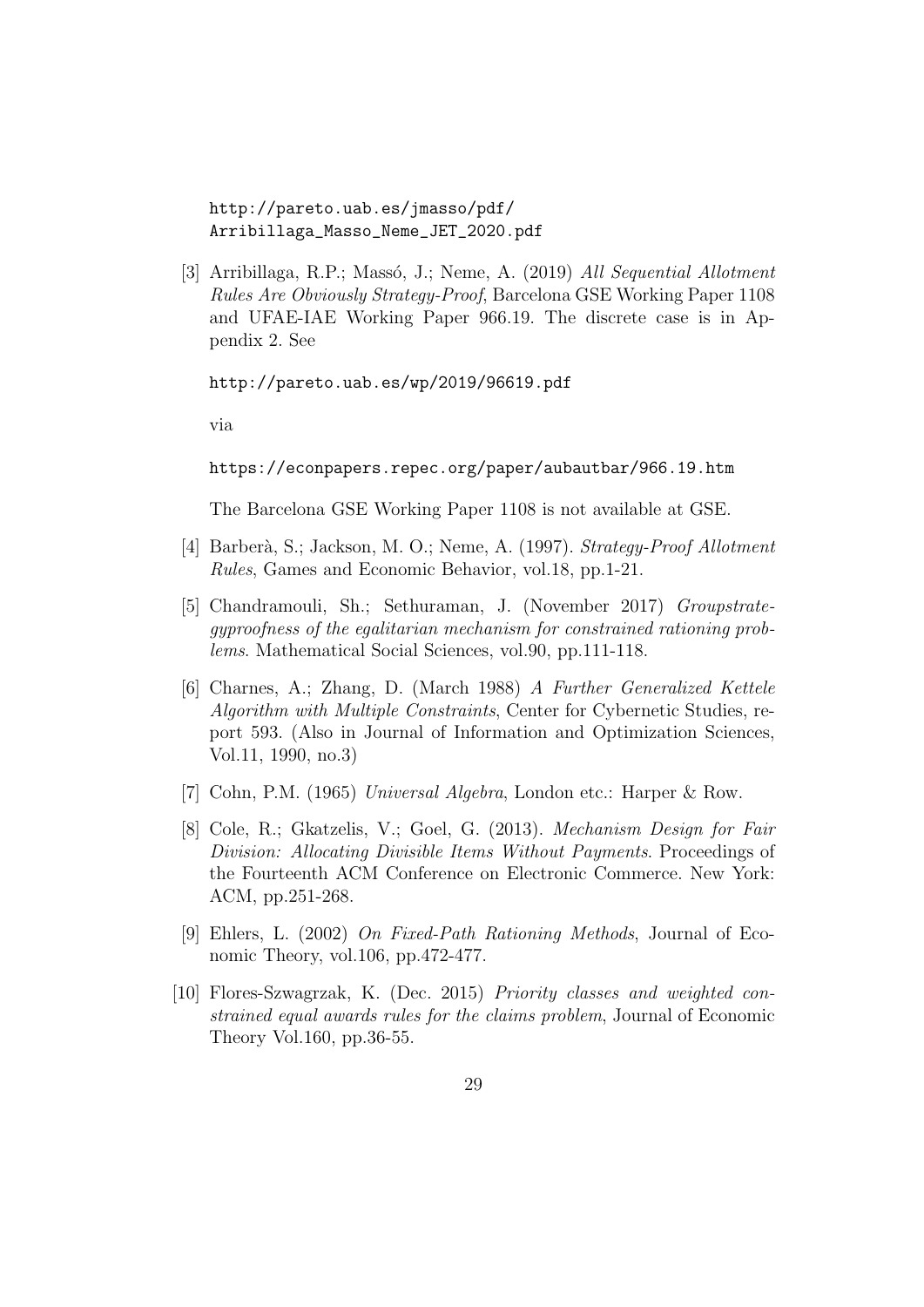- [11] Fuchs, L. (1966) *Teilweise geordnete algebraïsche Strukturen*, Göttingen: Vandenhoeck & Ruprecht.
- [12] Galatos, N.; Jipsen, P.; Kowalski, T.; Ono, H. (2007) Residuated Lattices: An Algebraic Glimpse at Substructural Logics, Amsterdam: Elsevier.
- [13] Ganter, B.; Wille, R. (1996) Formale Begriffsanalyse. Mathematische Grundlagen, Springer.
- [14] Grimmett, G.R.; Stirzaker, D.R. (1990II) Probability and Random Processes, Oxford Science Publications.
- [15] Klaus, B.; Peters, H.; Storcken, T. (1998) Strategy-proof division with single-peaked preferences and individual endowments, Social Choice and Welfare vol.15, pp.297-311.

https://citeseerx.ist.psu.edu/viewdoc/ download?doi=10.1.1.528.1938&rep=rep1&type=pdf

[16] Korgin, N.A. (2014) Representing a Sequential Allotment Rule in the Form of a Strategy-Proof Mechanism of Multicriteria Active Expertise, Automation and Remote Control, Vol.72, No.8.

https://www.researchgate.net/publication/ 271949499\_Representing\_a\_sequential\_allotment\_ rule\_in\_the\_form\_of\_a\_strategyproof\_mechanism\_of\_multicriteria\_active\_expertise

[17] Morimoto, S.; Serizawa, S.; Ching, S. (March 2013) A characterization of the uniform rule with several commodities and agents, Social Choice and Welfare, vol.40, no.3, pp.871-911. Discussion paper:

https://www.iser.osaka-u.ac.jp/library/dp/2010/DP0769.pdf

Publication: